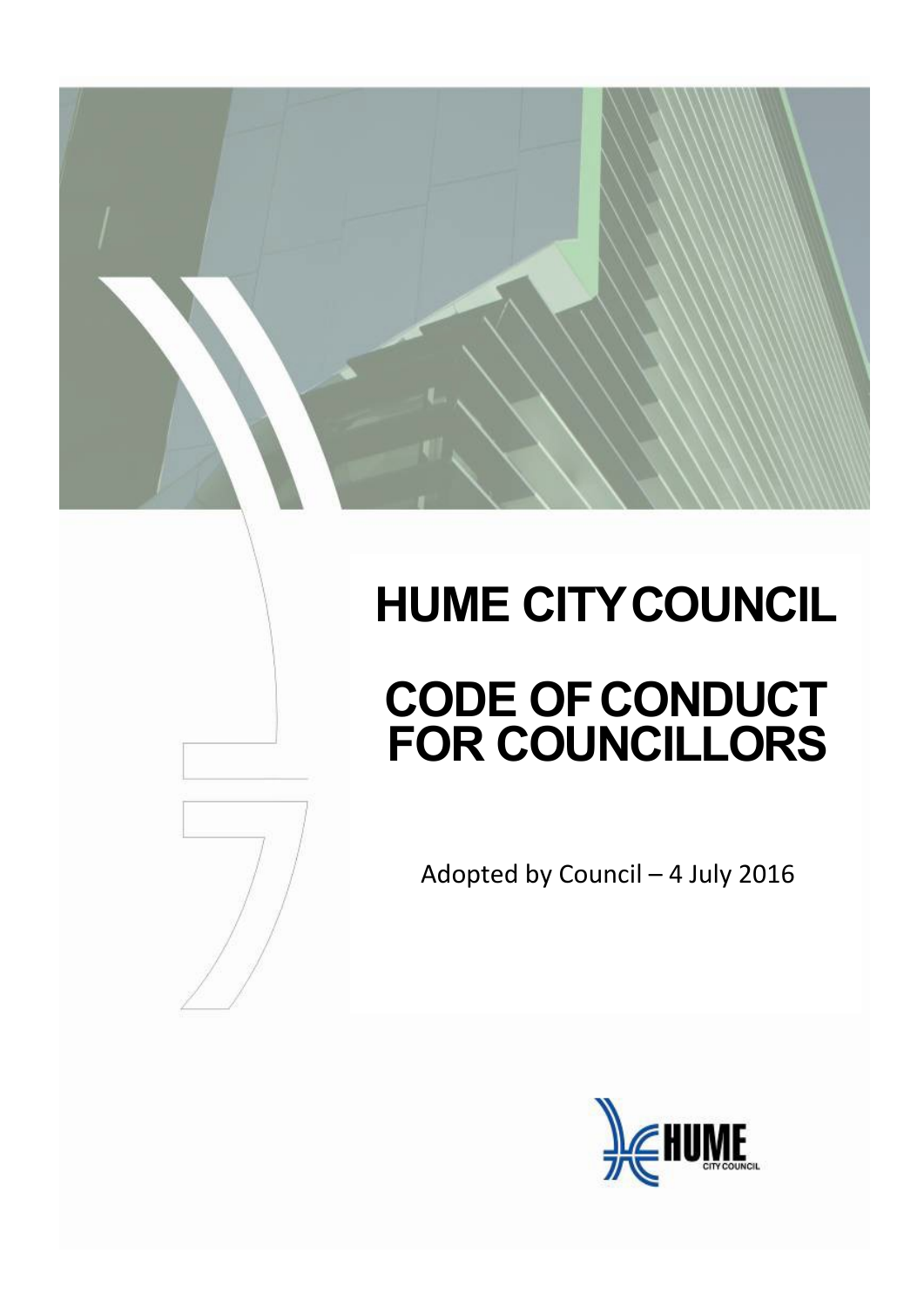

## CODE OF CONDUCT FOR COUNCILLORS 2016

| 1. | <b>Contents</b>                                              |                                                                               |  |  |
|----|--------------------------------------------------------------|-------------------------------------------------------------------------------|--|--|
|    | 1.1.                                                         |                                                                               |  |  |
|    | 1.2.                                                         |                                                                               |  |  |
|    | 1.3.                                                         |                                                                               |  |  |
|    | 1.4.                                                         |                                                                               |  |  |
|    | 1.5.                                                         |                                                                               |  |  |
| 2. |                                                              |                                                                               |  |  |
|    | 2.1.                                                         |                                                                               |  |  |
|    | 2.2.                                                         |                                                                               |  |  |
|    | 2.3.                                                         |                                                                               |  |  |
|    | 2.4.                                                         |                                                                               |  |  |
|    | 2.5.                                                         |                                                                               |  |  |
|    | 2.6.                                                         |                                                                               |  |  |
|    | 2.7.                                                         |                                                                               |  |  |
|    | 2.8.                                                         |                                                                               |  |  |
| 3. |                                                              |                                                                               |  |  |
|    | 3.1.                                                         | Improper direction and improper influence of council staff 11                 |  |  |
|    | 3.2 <sub>1</sub>                                             |                                                                               |  |  |
|    | 3.3.                                                         |                                                                               |  |  |
|    | 3.4.                                                         |                                                                               |  |  |
|    | 3.5.                                                         |                                                                               |  |  |
| 4. |                                                              |                                                                               |  |  |
|    | 4.1.                                                         |                                                                               |  |  |
|    | 4.2.                                                         |                                                                               |  |  |
|    | 4.3.                                                         | Allegation of Breach of Councillors Code of Conduct Process  16               |  |  |
| 5. | SANCTIONS FOR CONTRAVENTION OF COUNCILLOR CODE OF CONDUCT 19 |                                                                               |  |  |
|    | 5.1.                                                         |                                                                               |  |  |
|    | 5.2.                                                         |                                                                               |  |  |
| 6. |                                                              |                                                                               |  |  |
|    | 6.1.                                                         |                                                                               |  |  |
|    | 6.2.                                                         | Consequences of failing to take the Oath of Office and make a Code of Conduct |  |  |
|    | 6.3.                                                         |                                                                               |  |  |
|    | 6.4.                                                         |                                                                               |  |  |
| 7. |                                                              |                                                                               |  |  |
|    |                                                              |                                                                               |  |  |
|    |                                                              | STATEMENT OF DISCLOSURE OF CONFLICT OF INTEREST 22                            |  |  |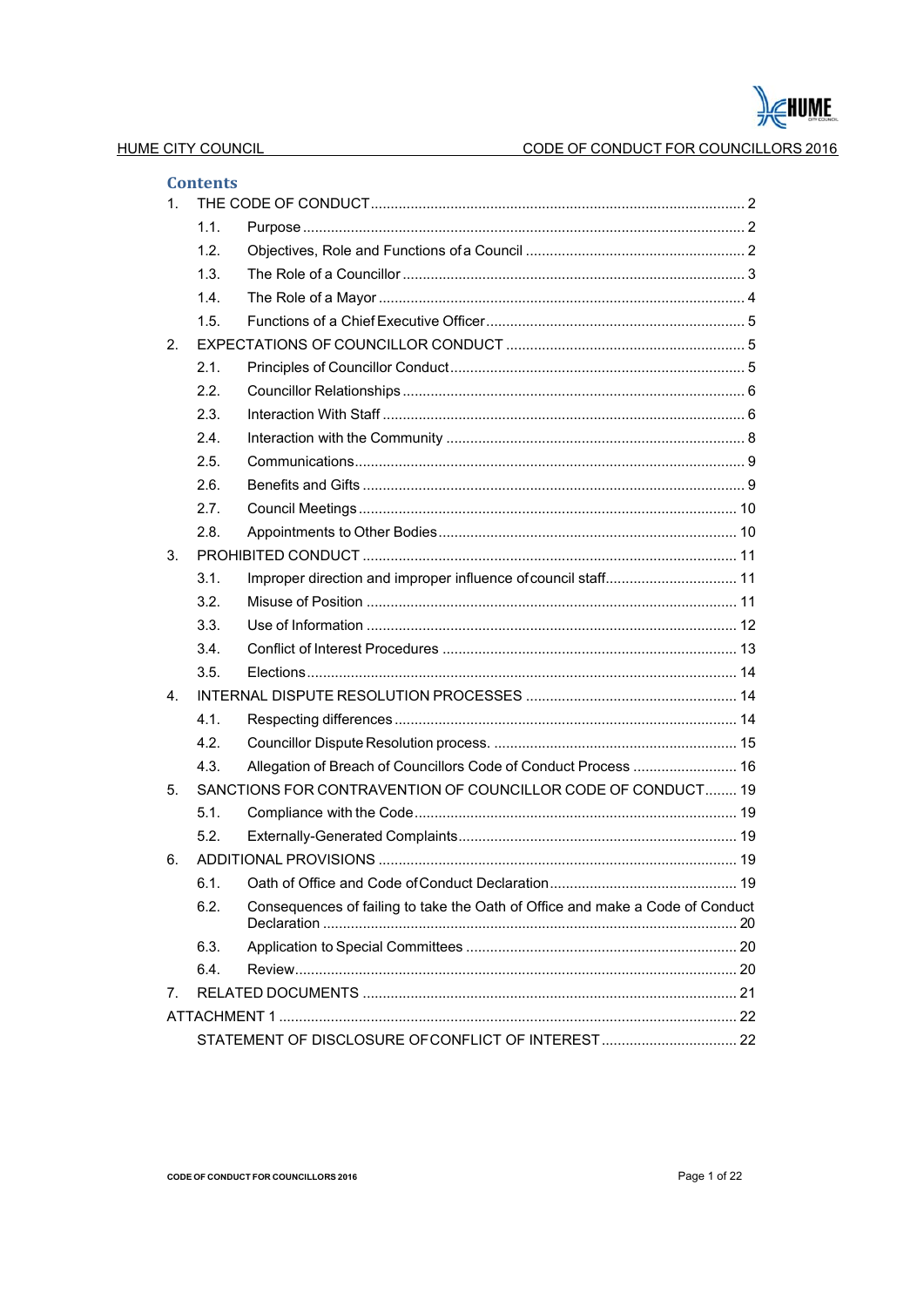

## **1. THE CODE OF CONDUCT**

## **1.1. Purpose**

- 1.1.1. A Code of Conduct is a means of promoting a common understanding amongst Councillors regarding the expectations of conduct when representing the Council and in their dealings with the community, council staff and one another.
- 1.1.2. **Section 76C** of the Local Government Act 1989 (the Act) requires a Council to develop and maintain a Councillor Code of Conduct.
- 1.1.3. The Hume City Council Code of Conduct for Councillors (the Code) has been adopted by Council to comply with the requirements of the Act. It sets out the standards of conduct expected of Councillors when representing the Council and in their dealings with the community, council staff and one another.
- 1.1.4. The Code of Conduct is required to be reviewed within four months of a general election.

## **1.2. Objectives, Role and Functions of a Council**

## **Legislative Context**

*Councillors must be cognisant of the objectives, roles and functions described for Victorian Local Government in the Local Government Act 1989. These being:*

#### **1.2.1. Section 3C of the Act - Objectives of a Council**

- *(1) The primary objective of a Council is to endeavour to achieve the best outcomes for the local community having regard to the long term and cumulative effects of decisions.*
- *(2) In seeking to achieve its primary objective, a Council must have regard to the following facilitating objectives—*
	- *(a) to promote the social, economic and environmental viability and sustainability of the municipal district;*
	- *(b) to ensure that resources are used efficiently and effectively and services are provided in accordance with the Best Value Principles to best meet the needs of the local community;*
	- *(c) to improve the overall quality of life of people in the local community;*
	- *(d) to promote appropriate business and employment opportunities;*
	- *(e) to ensure that services and facilities provided by the Council are accessible and equitable;*
	- *(f) to ensure the equitable imposition of rates and charges;*
	- *(g) to ensure transparency and accountability in Council decision making.*

## **1.2.2. Section 3D of the Act - What is the role of a Council?**

- *(1) A Council is elected to provide leadership for the good governance of the municipal district and the local community.*
- *(2) The role of a Council includes—*
	- *(a) acting as a representative government by taking into account the diverse needs of the local community in decision making;*
	- *(b) providing leadership by establishing strategic objectives and monitoring their achievement;*
	- *(c) maintaining the viability of the Council by ensuring that resources are managed in a responsible and accountable manner;*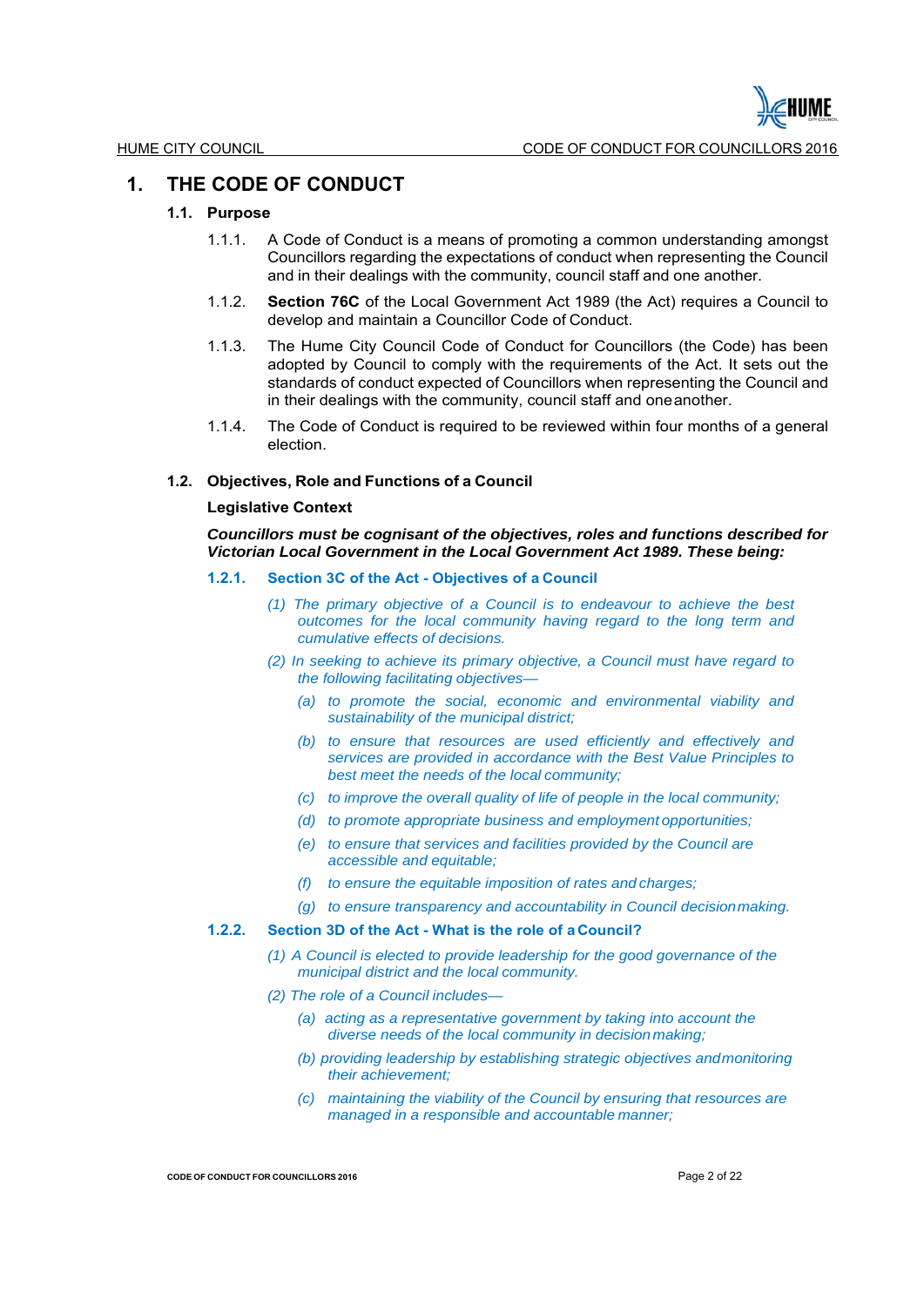

- *(d) advocating the interests of the local community to other communities and governments;*
- *(e) acting as a responsible partner in government by taking into account the needs of other communities;*
- *(f) fostering community cohesion and encouraging active participation in civic life.*

## **1.2.3. Section 3E of the Act - What are the functions of a Council?**

- *(1) The functions of a Council include—*
	- *(a) advocating and promoting proposals which are in the best interests of the local community;*
	- *(b) planning for and providing services and facilities for the local community;*
	- *(c) providing and maintaining community infrastructure in the municipal district;*
	- *(d) undertaking strategic and land use planning for the municipal district;*
	- *(e) raising revenue to enable the Council to perform its functions;*
	- *(f) making and enforcing local laws;*
	- *(g) exercising, performing and discharging the duties, functions and powers of Councils under this Act and other Acts;*
	- *(h) any other function relating to the peace, order and good government of the municipal district.*
- *(2) For the purpose of achieving its objectives, a Council may perform its functions inside and outside its municipal district.*

## **1.3. The Role of a Councillor**

*Councillors must be cognisant of their role as defined in the Local Government Act 1989.*

- 1.3.1. **Section 65 of the Act What is the role of a Councillor**?
	- *(1) The role of a Councillor is*
		- *a) to participate in the decision-making of the Council;*
		- *b) to represent the local community in that decision-making;*
		- *c) to contribute to the strategic direction of the Council through the development and review of key strategic documents of the Council, including the Council Plan.*
	- *(2) In performing this role, a Councillor must* 
		- a) consider the diversity of interests and needs of the local community;
		- *b) observe principles of good governance and act with integrity;*
		- *c) provide civic leadership in relation to the exercise of the various functions and responsibilities of the Council under this Act and other Acts;*
		- *d)* participate in the responsible allocation of the resources of Council *through the annual budget;*
		- *e) facilitate effective communication between the Council and the community.*
	- *(3) The role of a Councillor does not include the performance of any functions that are specified as functions of the Chief Executive Officer under section 94A.*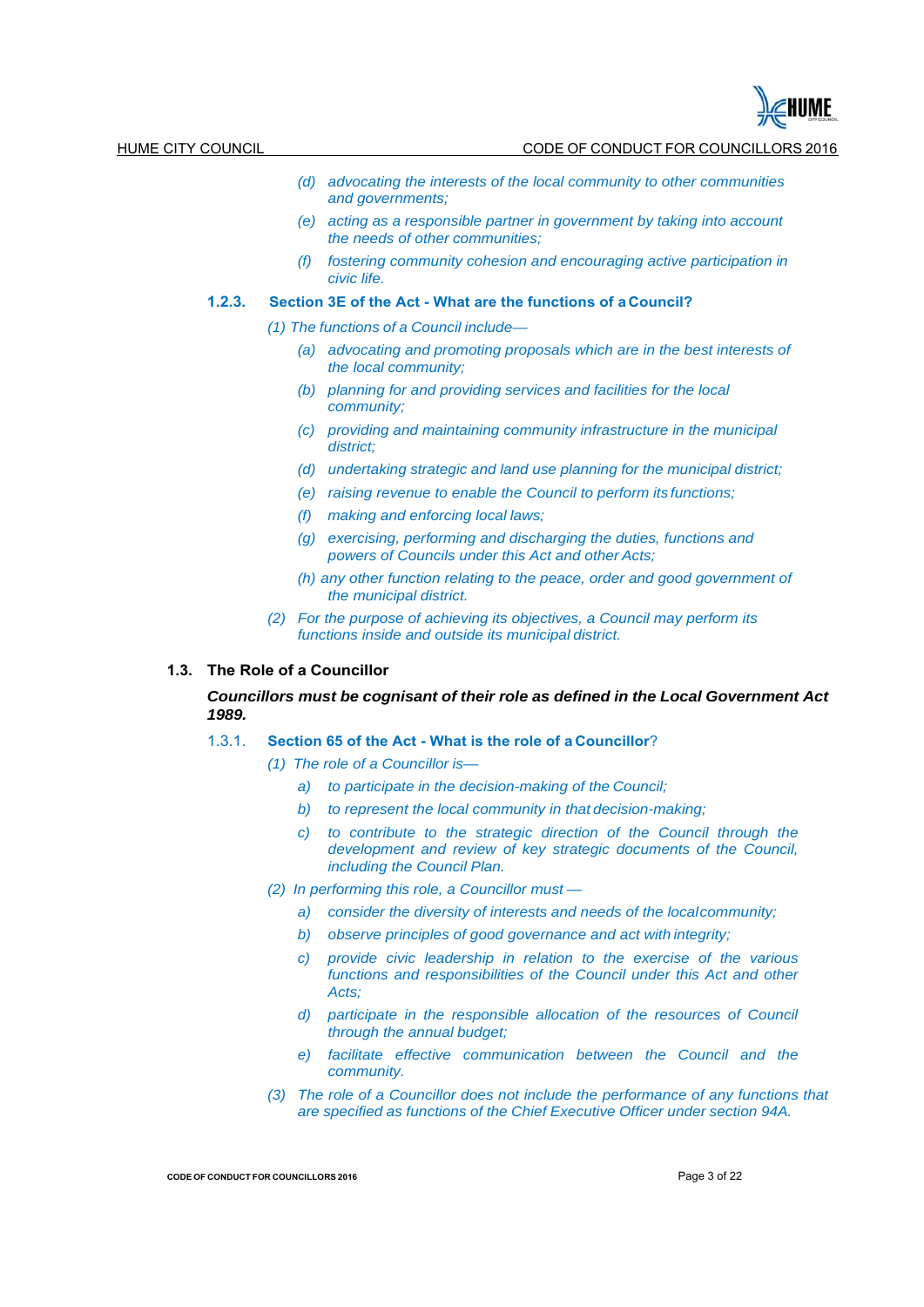≦HUME

- 1.3.2. Additionally, Councillors will:
	- a) be consistent in their decision making and treat all matters on their individual merits;
	- b) attend all meetings of the Council, actively and openly participate in the decision making process, and strive to be fully informed to enable themselves to confidently vote on all matters under consideration;
	- c) make informed and reasonable decisions in the best interests of the community ensuring that the community's interests will always be given absolute priority over the private interests of Councillors;
	- d) be as informed as possible about the processes and strategic functions of the Council; and
	- e) obey the spirit and letter of the law and, in particular, the provisions of all relevant statues, regulations, local laws and instruments.

## **1.4. The Role of a Mayor**

## *Councillors must be cognisant of the legislation regarding the Mayor as defined in the Local Government Act 1989.*

## **1.4.1. Section 73AA of the Act – Functions of Mayor**

- The functions of the Mayor include-
- *(a) providing guidance to Councillors about what is expected of a Councillor*  including in relation to the role of a Councillor under section 65, and the *observation of the Councillor conduct principles and the Councillor Code of Conduct by Councillors under sections 76B, 76BA and 76C;*
- *(b) acting as the principal spokesperson for the Council;*
- *(c) supporting good working relations between Councillors;*
- *(d) carrying out the civic and ceremonial duties of the office of Mayor.*

#### *Section 73* **of the Act** *- Precedence of Mayor*

- *(1) The Mayor of a Council takes precedence at all municipal proceedings within the municipal district.*
- *(2) The Mayor must take the chair at all meetings of the Council at which he or she is present.*
- *(3) If there is a vacancy in the office of Mayor or the Mayor is absent, incapable of acting or refusing to act, the Council must appoint one of the Councillors to be the acting Mayor.*
- *(4) An acting Mayor may perform any function or exercise any power conferred on the Mayor*.
- 1.4.2. In order for the Mayor to fulfil the functions of their role, it is necessary that:
	- a) The Mayor fosters positive relationships between Councillors. He or she must encourage cooperation among Councillors and promote unity. The Mayor must be alert to issues of bullying and intimidating behaviour and address them if they arise.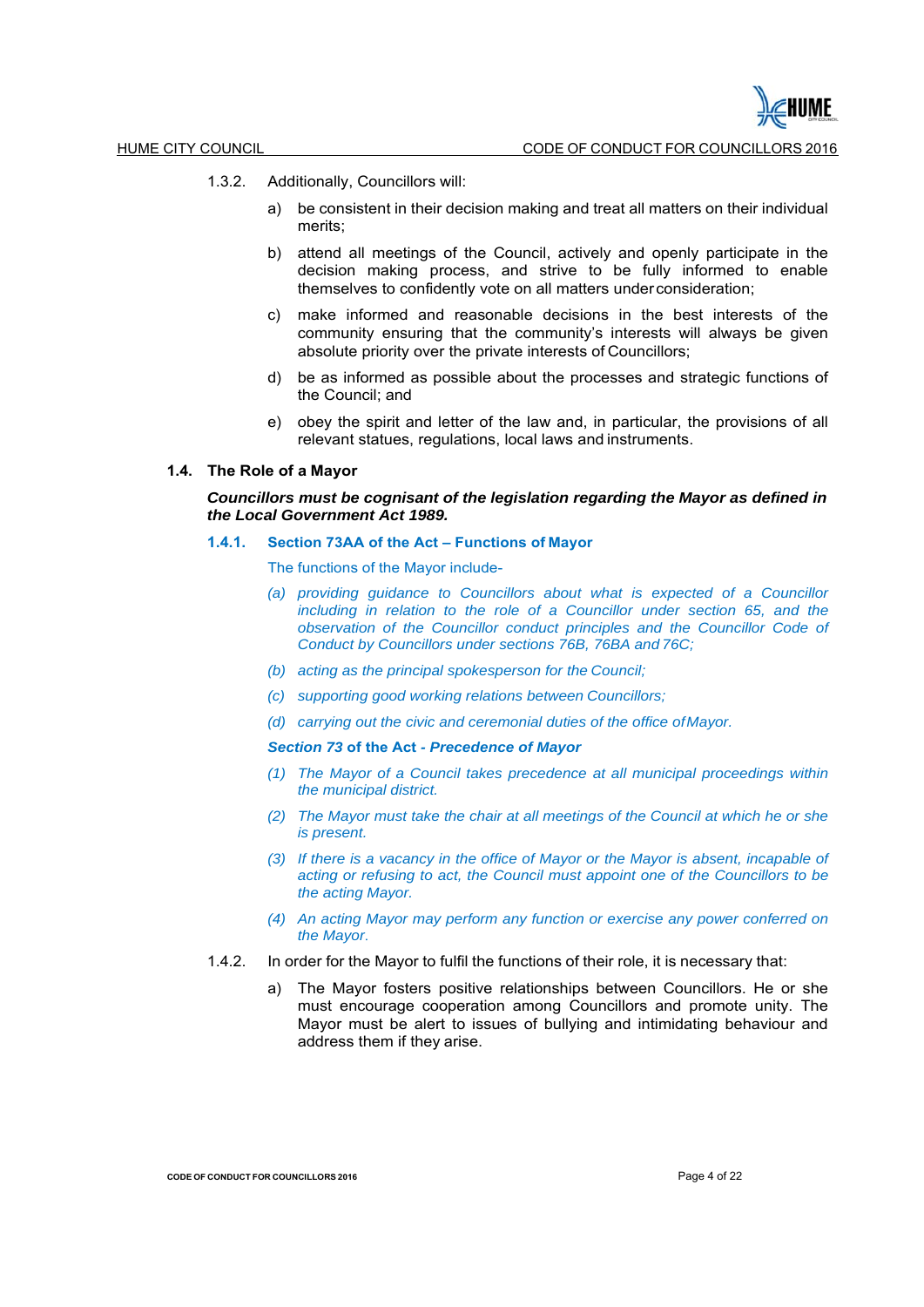HUME CITY COUNCIL CODE OF CONDUCT FOR COUNCILLORS 2016

- b) The Mayor is charged with speaking publicly on behalf of the council both in the media and at public events. In doing so, the Mayor will reflect the views of the council, not individual views. Their responsibility is to articulate council policies and positions fairly and accurately.
- c) The Mayor fulfils the requirements of undertaking civic and ceremonial duties diligently and responsibly. The Mayor will not expect special privileges, and will represent the council in a respectful and dignified manner.
- d) The Mayor acts with consistency and impartiality in the chamber during Council proceedings
- 1.4.3. The Mayor will be supported in carrying out his or her role by the Chief Executive Officer.
- 1.4.4. The Deputy Mayor, in the official absence of the Mayor, shall carry out the role of Acting Mayor in accordance with **Section 73(3)** of the Act.

## **1.5. Functions of a Chief Executive Officer**

## *Councillors must be cognisant of the functions of the Chief Executive Officer described in the Local Government Act 1989.*

*Section 94A of the Act - Functions of the Chief Executive Officer*

- *(1) A Chief Executive Officer is responsible for—*
	- *(a) establishing and maintaining an appropriate organisational structure for the Council; and*
	- *(b) ensuring that the decisions of the Council are implemented without undue delay; and*
	- *(c) the day to day management of the Council's operations in accordance with the Council Plan; and*
	- *(ca) developing, adopting and disseminating a code of conduct for Council staff; and*
	- *(d) providing timely advice to the Council; and*
	- *(da) ensuring that the Council receives timely and reliable advice about its legal obligations under this Act and any other Act; and*
	- *(db) supporting the Mayor in the performance of the Mayor's role as Mayor; and*
	- *(e) carrying out the Council's responsibilities as a deemed employer with respect to Councillors, as deemed workers, which arise under or with respect to the Accident Compensation Act 1985 or the Workplace Injury Rehabilitation and Compensation Act 2013; and*
	- *Note See section 14AA of the Accident Compensation Act 1985 and clause 15 of Schedule 1 to the Workplace Injury Rehabilitation and Compensation Act 2013.*
	- *(f) performing any other function or duty of the Chief Executive Officer specified in this Act or any other Act.*

## **2. EXPECTATIONS OF COUNCILLOR CONDUCT**

## **2.1. Principles of Councillor Conduct**

## *Councillors must be cognisant of the conduct requirements as described in the Local Government Act 1989.*

**Section 76B -** Primary principle of Councillor conduct

*"It is the primary principle of Councillor conduct that, in performing the role of a Councillor, a Councillor must:*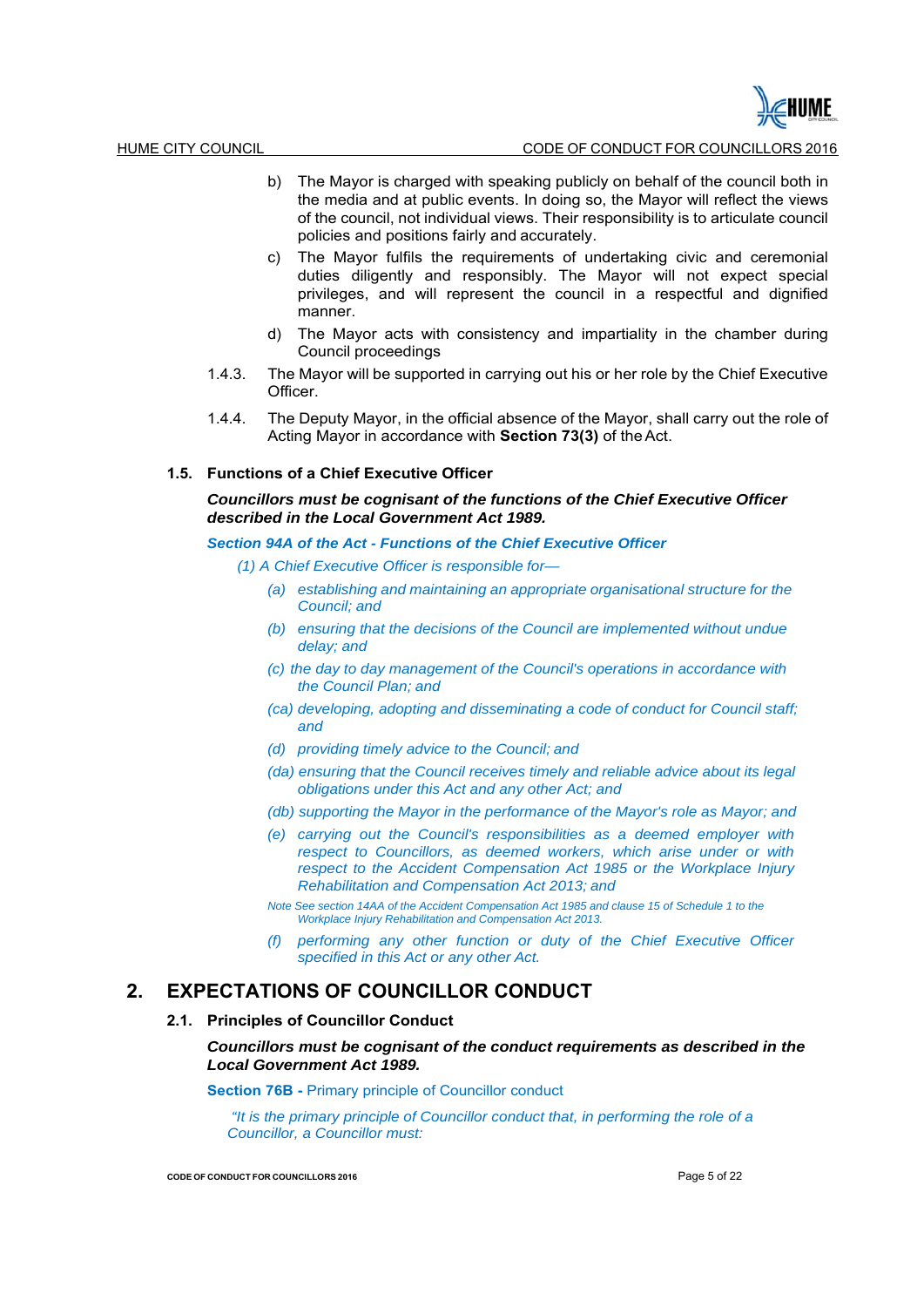

- *(a) act with integrity; and*
- *(b) impartially exercise his or her responsibilities in the interests of the local community; and*
- *(c) not improperly seek to confer an advantage or disadvantage on any person."*

**Section 76BA** - General principles of councillor conduct as follows:

*"In addition to acting in accordance with the primary principle of Councillor conduct specified in section 76B, in performing the role of a Councillor, a Councillor must:*

- *(a) avoid conflicts between his or her public duties as a Councillor and his or her personal interests and obligations;*
- *(b) act honestly and avoid statements (whether orally or in writing) or actions that will or are likely to mislead or deceive a person;*
- *(c) treat all persons with respect and have due regard to the opinions, beliefs, rights and responsibilities of other Councillors, Council staff and other persons;*
- *(d) exercise reasonable care and diligence and submit himself or herself to the lawful scrutiny that it is appropriate to his or her office;*
- *(e) endeavour to ensure that public resources are used prudently and solely in the public interest;*
- *(f) act lawfully and in accordance with the trust placed in him or her as an elected representative;*
- *(g) support and promote these principles by leadership and example and act in a way that secures and preserves public confidence in the office of Councillor."*

## **2.2. Councillor Relationships**

2.2.1. Respecting differences

Council is comprised of a group of individuals who bring to Council their own unique skills, talents, personalities, backgrounds and divergent views. All Councillors need to be understanding and accepting of the differences between Councillors and recognise that this diversity enriches Council and is reflected in the policies, strategies and decisions which are made in the best interests of the entire municipality.

- 2.2.2. Councillors will work collaboratively together by:
	- a) Respecting the right of each Councillor to speak and represent their views on the needs and rights of citizens;
	- b) Always speaking well of each other and Council in public;
	- c) Demonstrating total commitment to consult with other Councillors, within the decision making framework and with no surprises;
	- d) Always being punctual to Council meetings and civic events;
	- e) Committing to a consultative approach to solving problems, developing effective decisions and communicating outcomes that build teamwork and cooperation;
	- f) Demonstrating leadership by focusing on issues and refraining from personalising matters' particularly in relation to making personal remarks regarding other Councillors; and
	- g) Respecting each other's right to hold different views and debate strongly on matters of difference while being united in representing Council decisions.

## **2.3. Interaction With Staff**

*2.3.1.* Councillors must be cognisant of the definition of improper direction and improper influence of a member of Council staff as described in the Local Government Act 1989. *Refer to Section 3.1 PROHIBITED CONDUCT*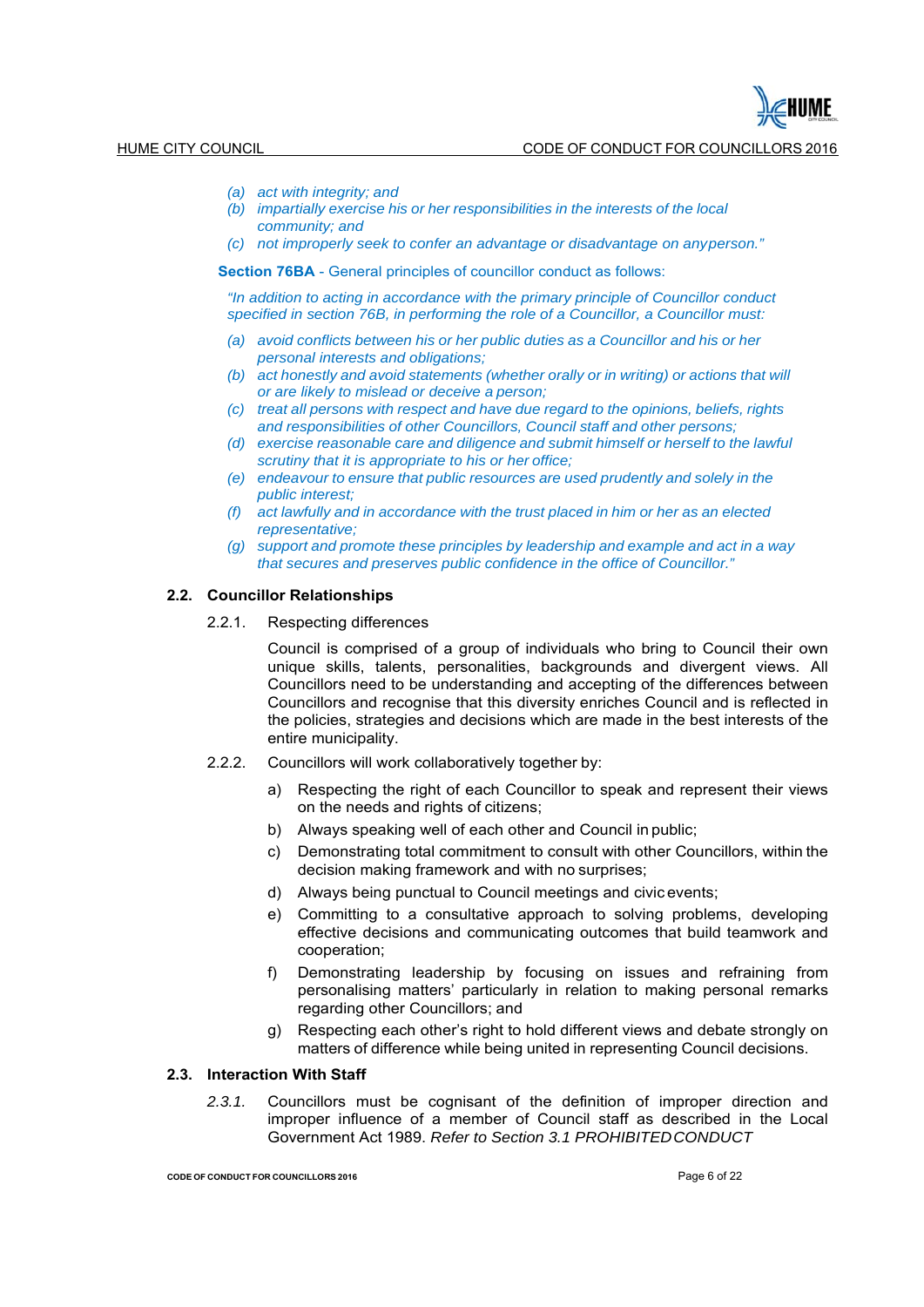- 2.3.2. An effective Councillor will work as part of the Council team, with the Chief Executive Officer, Directors and other members of Council staff. This teamwork will only occur if Councillors and staff have a mutual respect and cooperate with each other to achieve the Council's corporate goals and implement the Council's strategies.
- 2.3.3. Councillors need to accept that their role is one of leadership, not a management or administrative role and in the interests of maintaining a high level of teamwork and encouraging good morale, there will be no personal criticism of Council staff in public by Councillors. If Councillors or Council staff wish to express any such criticism then the matter should be raised in a non-public forum.

## **2.3.4. Requesting advice and/or information and logging issues on behalf of residents - Protocols**

- 2.3.4.1. In their capacity as elected representatives of the community, Councillors may have a need to request advice and/or information on matters pertaining to the day-to-day running of Council business., Councillors must comply with the following protocols to ensure consistency in dealing with community matters and that services continue to be managed in an efficient and fair way with the highest possible standard of Customer Service.
- 2.3.4.2. In order to ensure that Councillors and Council Officers comply with the requirements of accessing information appropriately and can respond to the matter in a timely manner, all requests for information and/or advice should be made through the following channels:

## Chief Executive Officer:

Confidential Information

#### Executive Officer:

Councillors are to raise all requests for advice and/or information with the Executive Officer in the first instance. The Executive Officer provides a central point of contact and will register all Councillor enquiries prior to preparing a response to the Councillor.

#### Director:

Divisional items such as requests or follow-up enquiries on Council reports or items such as:

- Major projects
- Policy/Procedure
- Council resolutions

#### Manager

While all requests are to be made through the Executive Officer, there may be instances where Councillors need to seek factual advice on a manager's area of technical expertise.

## **2.3.4.3. Planning Information**

Councillors may request to view planning files. These are documents that are normally made available to applicants and provide information that is of a general nature. The Manager Statutory Planning and Building

Control Services and/or Director will provide assistance and be present at the time the Councillor accesses the file.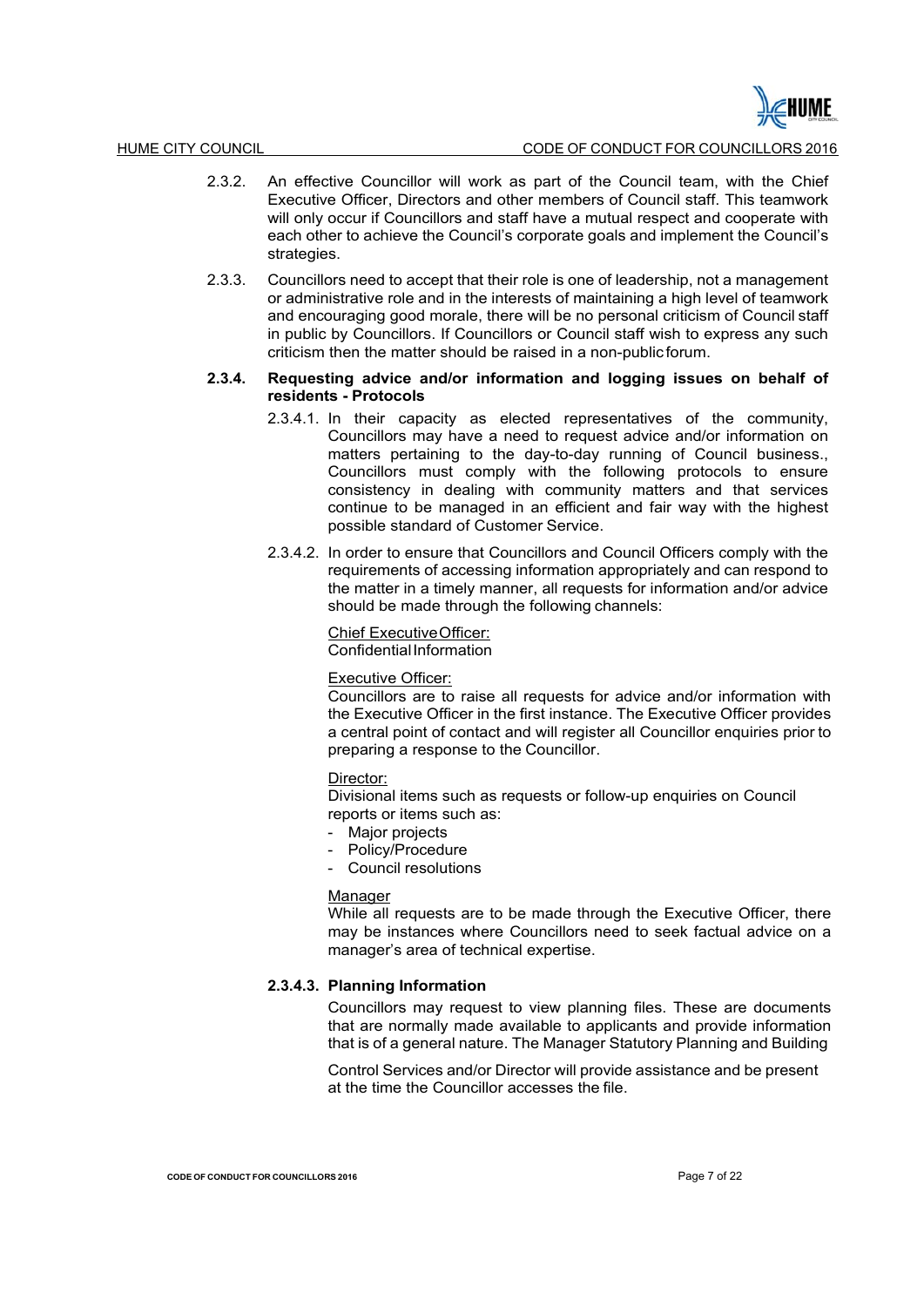HUME CITY COUNCIL CODE OF CONDUCT FOR COUNCILLORS 2016

## **2.3.4.4. Information that may be declined**

- Issues related to staffing and/or employment matters
- Confidential Issues
- 2.3.4.5. For issues raised via the local community, for example, a resident request for service, Councillors are requested to refer their request to the Executive Officer in the first instance. The outcome of the request will be sent to the initiating Councillor, Ward Councillors and the Mayor. This practice will ensure that all Councillors are kept up to date with matters affecting their local community.
- 2.3.4.6. The Executive Officer will maintain a register of all requests and this information will be reported to Councillors on a quarterly basis.

Details maintained in the register will include:

- Date/Requestor/How the request was received
- Reason for request/Issue
- If a request was previously logged with Council
- Action Officer details and Merit CRM
- If the Council published process was followed.
- If the process needs to be changed.
- Outcome
- Date completed
- Advice to requestor
- Comments
- 2.3.4.7. Councillors will not approach any Council Officer below the level of Manager directly for advice, action or for information that may be a matter of day-to-day Council business.

## **2.4. Interaction with the Community**

2.4.1. Accessibility of Councillors at the community level means that their actions and behaviour are closely monitored. In performing their role as Councillors, the community expects that Councillors will comply with any laws, in particular, the Local Government Act 1989, and will be aware of their responsibility to comply with the primary principle of Councillor Conduct, and the general Councillor Conduct principles as specified in the Act (clause 2.1).

## 2.4.2. Councillors will:

- a) represent their ward whilst also being mindful of their broader responsibility of serving the best interests of the entire municipality;
- b) work with other levels of government and organisations to achieve benefits for the community at both a local and regional level:
- c) keep the community informed about the Council's activities and plans and report to the community on these matters on a regular basis;
- d) act in a reasonable and fair way, and in a manner which is not discriminatory; and
- e) treat all members of the community honestly and fairly and in a way which does not cause offence or embarrassment to individuals or groups.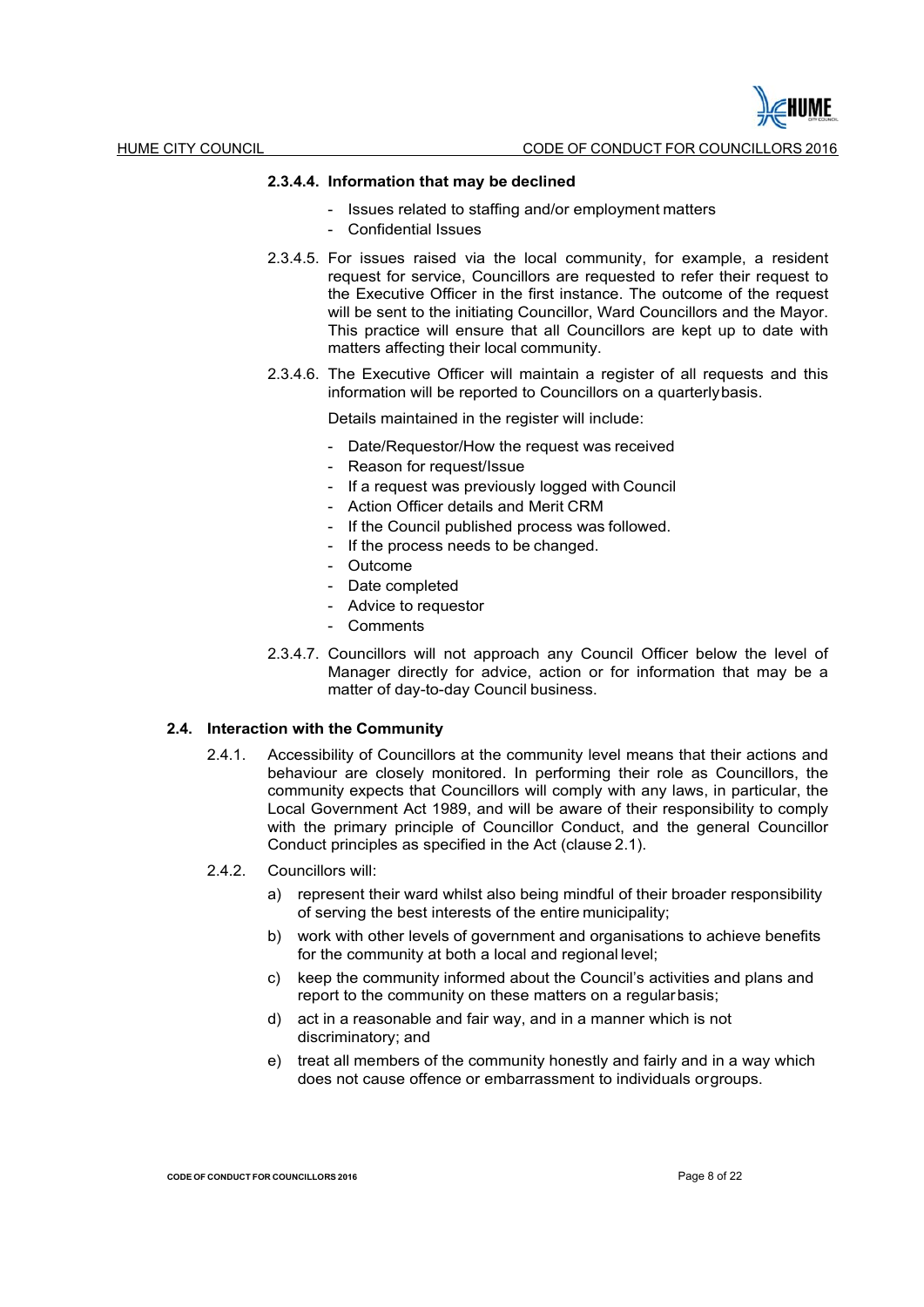## **2.5. Communications**

- 2.5.1. As representatives of the local community, Councillors have a primary responsibility to be responsive to community views and to adequately communicate the position and decisions of Council.
- 2.5.2. Councillors will respect that the Mayor together with the Chief Executive Officer are the designated persons authorised to speak to the media and others on behalf of the Council.
- 2.5.3. Individual Councillors are entitled to express their personal opinions through the media. Where they choose to do so, they will make it clear that such comment is a personal view and does not represent the position of Council. Councillors must ensure that any such comment is devoid of comments that could reasonably be construed as being derogatory, offensive or insulting to any person.
- **2.5.4.** When accessing and/or using Council's internet, email and electronic communications, Councillors will need to comply with the **Councillor Support and Expenses Entitlement Policy.**

## **2.5.5. Portfolios**

The allocation of portfolios allows Councillors to focus on particular areas of Council's operations that are of particular interest to them or their constituency. The portfolio Councillors also share their knowledge and experience of the portfolio with other Councillors.

Councillors must comply with the **Councillor Portfolio Guidelines Policy**. The guidelines outline the objectives and role expected of the portfolio holders.

## **2.6. Benefits and Gifts**

*Councillors must be cognisant of the requirements regarding reimbursement of expenses in the Local Government Act 1989.*

## *75 Reimbursement of expenses of Councillors*

- *(1) A Council must reimburse a Councillor for expenses if the Councillor—*
	- *(a) applies in writing to the Council for reimbursement of expenses; and*
	- *(b) establishes in the application to Council that the expenses were reasonable bona fide Councillor out-of-pocket expenses incurred while performing duties as a Councillor.*
- *(2) In this section, duties as a Councillor means duties performed by a Councillor that are necessary or appropriate for the purposes of achieving the objectives of a Council having regard to any relevant Act, regulations, Ministerial guidelines or Council policies.*

#### *75A Reimbursement of expenses of members of council committees*

*A Council may reimburse members of council committees for necessary out-of-pocket expenses incurred while performing duties as a committee member.*

## *75B Councillor reimbursement policy*

- *(1) A Council must adopt and maintain a policy in relation to the reimbursement of expenses for Councillors and members of Council committees.*
- *(2) A policy adopted by Council under this section must be consistent with—*
	- *(a) the prescribed types of Councillor out-of-pocket expenses that must be reimbursed if the expenses are reasonable and bona fide; and*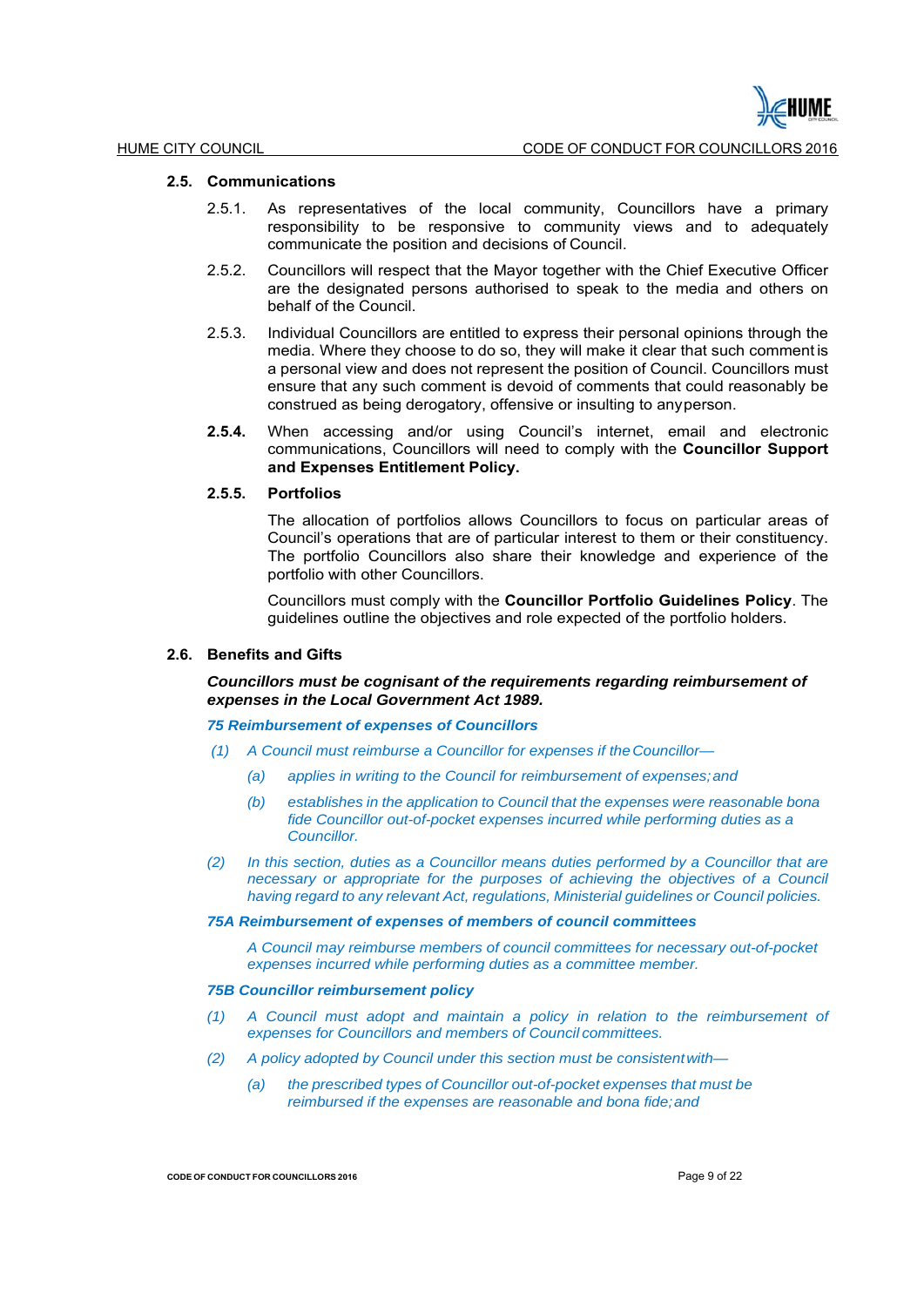- *(b) the prescribed procedures to be followed by Councils in relation to the reimbursement of out-of-pocket expenses.*
- *(3) A Council must keep a copy of the policy adopted and maintained under this section available for inspection at the office of the Council.*
- 2.6.1. Councillors must scrupulously avoid situations giving rise to the appearance that a person or body, through the provision of gifts, benefits or hospitality of any kind, is attempting to gain favourable treatment from an individual Councillor or from the Council. Councillors will not seek or accept (directly or indirectly) from any person or body, any gift, reward or benefit (other than of a token kind, or reasonable hospitality received at an event or function attended in an official capacity as Councillor) for themselves or for any other person or body, relating to their status with the Council, or their performance of any duty or work which affects or concerns the Council.

## 2.6.2. Councillors must:

- a) use Council facilities, equipment and resources economically and efficiently, and not for personal benefit or for the benefit of any other person or organisation;
- b) ensure that Council facilities and equipment are kept separate from similar resources that may be used in a Councillor's private business activities;
- c) hand over to the Chief Executive Officer any gifts which are accepted as a matter of courtesy on behalf of the Council.
- **2.6.3.** Councillors must comply with the **Councillor Support and Expenses Entitlement Policy** and the **Councillor Training and Conference Policy.**

## **2.7. Council Meetings**

- 2.7.1. Council Meetings must focus on the business of Council and provide an environment for transparent and healthy debate on matters requiring decision making. Councillors must comply with the **Code of Meetings Procedure** as adopted or amended by Council to govern the conduct of meetings of Council and special committees.
- 2.7.2. The Mayor must chair meetings of the Council at which he or she is present and in doing so will:
	- (a) retain control at all times
	- (b) be impartial
	- (c) preserve order, and
	- (d) ensure that the business is conducted in a proper manner.
- 2.7.3. Councillors should be committed to paying respect to the Chair at meetings.
- 2.7.4. The Chair should be conscious of the needs of each Councillor and will facilitate their entry into discussions and allow fair debate and participation.

## **2.8. Appointments to Other Bodies**

Councillors may undertake representation of the Council through appointment to government boards or sector committees, or they may join the bodies as a community representative on a particular group. It is important that Councillors clearly understand the basis of their appointment, maintain a positive image of the Council, and represent the Council policy position where appointed to the position by Council.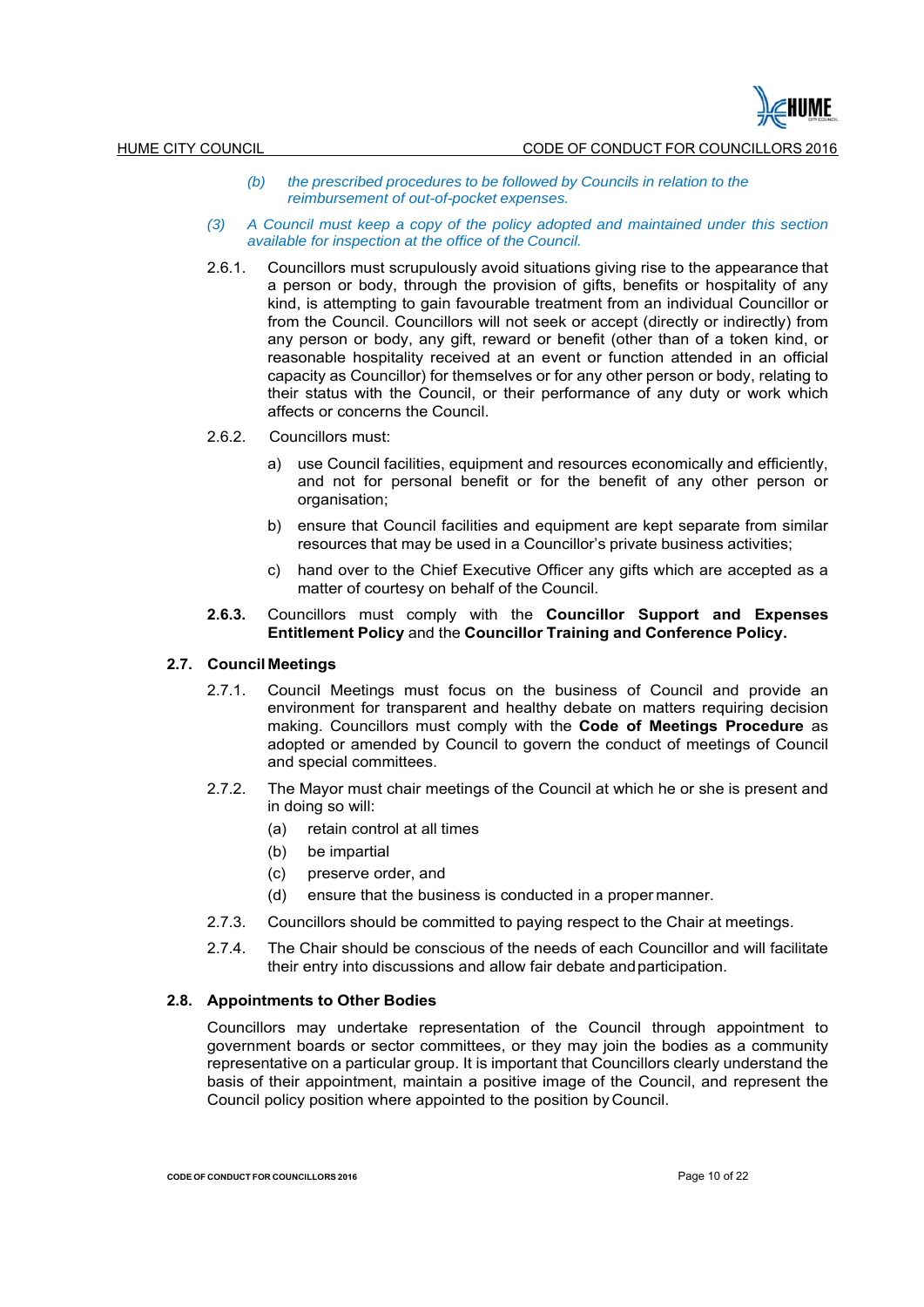

Councillors who are formally appointed to Committees at the annual Statutory Meeting of Council through the Councillor Delegates and Representatives process are required to provide regular reports to the Council on the activities of the organisation (unless required to do otherwise by virtue of their terms of appointment).

## **3. PROHIBITED CONDUCT**

## **3.1. Improper direction and improper influence of council staff**

*Councillors must be cognisant of the prohibition on directing council staff as described in the Local Government Act 1989.*

#### *76E Improper direction and improper influence*

- *(2) A Councillor must not direct, or seek to direct, a member of Council staff—*
	- *(a) in the exercise of a delegated power, or the performance of a delegated duty or function of the Council; or*
	- *(b) in the exercise of a power or the performance of a duty or function exercised or performed by the member as an authorised officer under this Act or any other Act; or*
	- *(c) in the exercise of a power or the performance of a duty or function the member exercises or performs in an office or position the member holds under another Act; or*
	- *(d) in relation to advice provided to the Council or a special committee, including advice in a report to the Council or special committee.*

## *Penalty: 120 penalty units.*

Councillors must comply with paragraph 2.3.4 Requesting advice and/or information and logging issues on behalf of residents - Protocols, which define appropriate arrangements for Councillors to raise requests with Council staff.

## **3.2. Misuse of Position**

## *Councillors must be cognisant of the prohibition on misuse of their position as described in the Local Government Act 1989.*

*Section 76D - Councillors must not misuse their position:*

- *(1) A person who is, or has been, a Councillor or member of a special committee must not misuse his or her position—*
	- *(a) to gain or attempt to gain, directly or indirectly, an advantage for themselves or for any other person; or*
	- *(b) to cause, or attempt to cause, detriment to the Council or another person.*

*Penalty: 600 penalty units or imprisonment for 5 years or both.*

- *(2) For the purposes of this section, circumstances involving the misuse of a position by a person who is, or has been, a Councillor or member of a special committee include—*
	- *(a) making improper use of information acquired as a result of the position he or she held or holds; or*
	- *(b) disclosing information that is confidential information within the meaning of section 77(2); or*
	- *(c) directing or improperly influencing, or seeking to direct or improperly influence, a member of Council staff in contravention of section 76E; or*
	- *(d) exercising or performing, or purporting to exercise or perform, a power, duty or function that he or she is not authorised to exercise or perform; or*
	- *(e) using public funds or resources in a manner that is improper or unauthorised; or*
	- *(f) failing to disclose a conflict of interest as required under this Division.*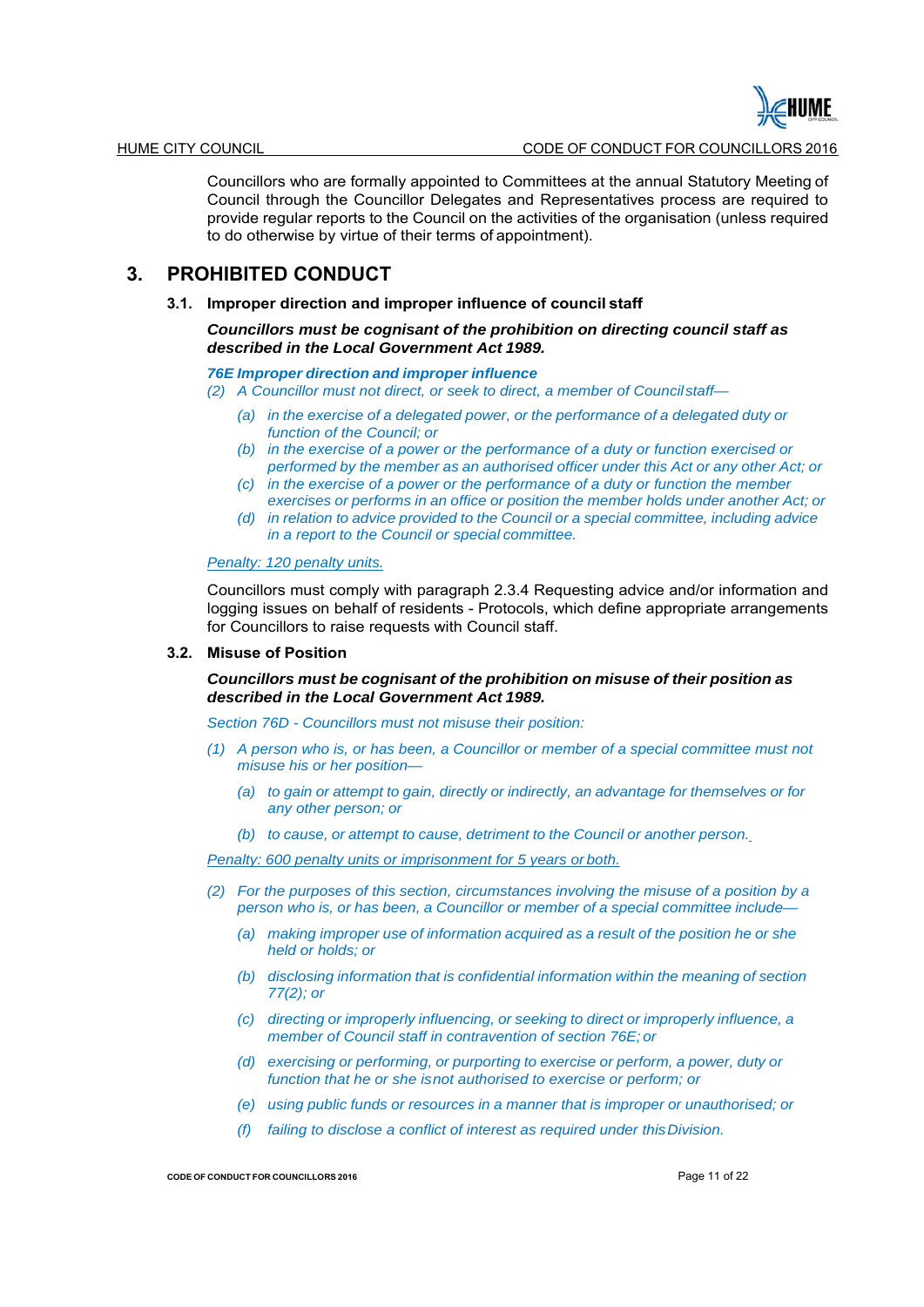

## **3.3. Use of Information**

*Councillors must be cognisant of the legislation regarding confidential information in the Local Government Act 1989.*

#### *77 Confidential information*

*(1) A person who is, or has been, a Councillor or a member of a special committee, must not disclose information that the person knows, or should reasonably know, is confidential information.*

## *Penalty: 120 penalty units.*

- *(1A) A person who is, or has been, a Councillor or a member of a special committee, may disclose information that the person knows is confidential information in the following circumstances—*
	- *(a) for the purposes of any legal proceedings arising out of this Act;*
	- *(b) to a court or tribunal in the course of legal proceedings;*
	- *(c) pursuant to an order of a court or tribunal;*
	- *(d)* to the Chief Municipal Inspector to the extent reasonably required by the Chief *Municipal Inspector;*
	- *(e) to a Councillor Conduct Panel in the course of a hearing and for the purposes of the hearing;*
	- *(f) to a municipal monitor to the extent reasonably required by the municipal monitor;*
	- *(g) to the extent reasonably required for any other law enforcement purposes.*

*Section 77(2) - information is confidential information if—*

- *(a) the information was provided to the Council or a special committee in relation to a*  matter considered by the Council or special committee at a meeting closed to *members of the public and the Council or special committee has not passed a resolution that the information is not confidential; or*
- *(b) the information has been designated as confidential information by a resolution of the Council or a special committee which specifies the relevant ground or grounds applying under section 89(2) and the Council or special committee has not passed a resolution that the information is not confidential; or*
- *(c) the information has been designated in writing as confidential information by the Chief Executive Officer specifying the relevant ground or grounds applying under section 89(2) and the Council has not passed a resolution that the information is not confidential.*
- 3.3.1. Additionally, Councillors need to be:
	- a) aware that they are only entitled to access information which is relevant to a matter before the Council:
	- b) mindful that except on matters before the Council, they only enjoy the same access rights to information as any other member of the community;
	- c) aware of and compliant with the requirements of the Freedom of Information Act 1982 and the Privacy and Data Protection Act 2014 regarding access to, use and release of personal information;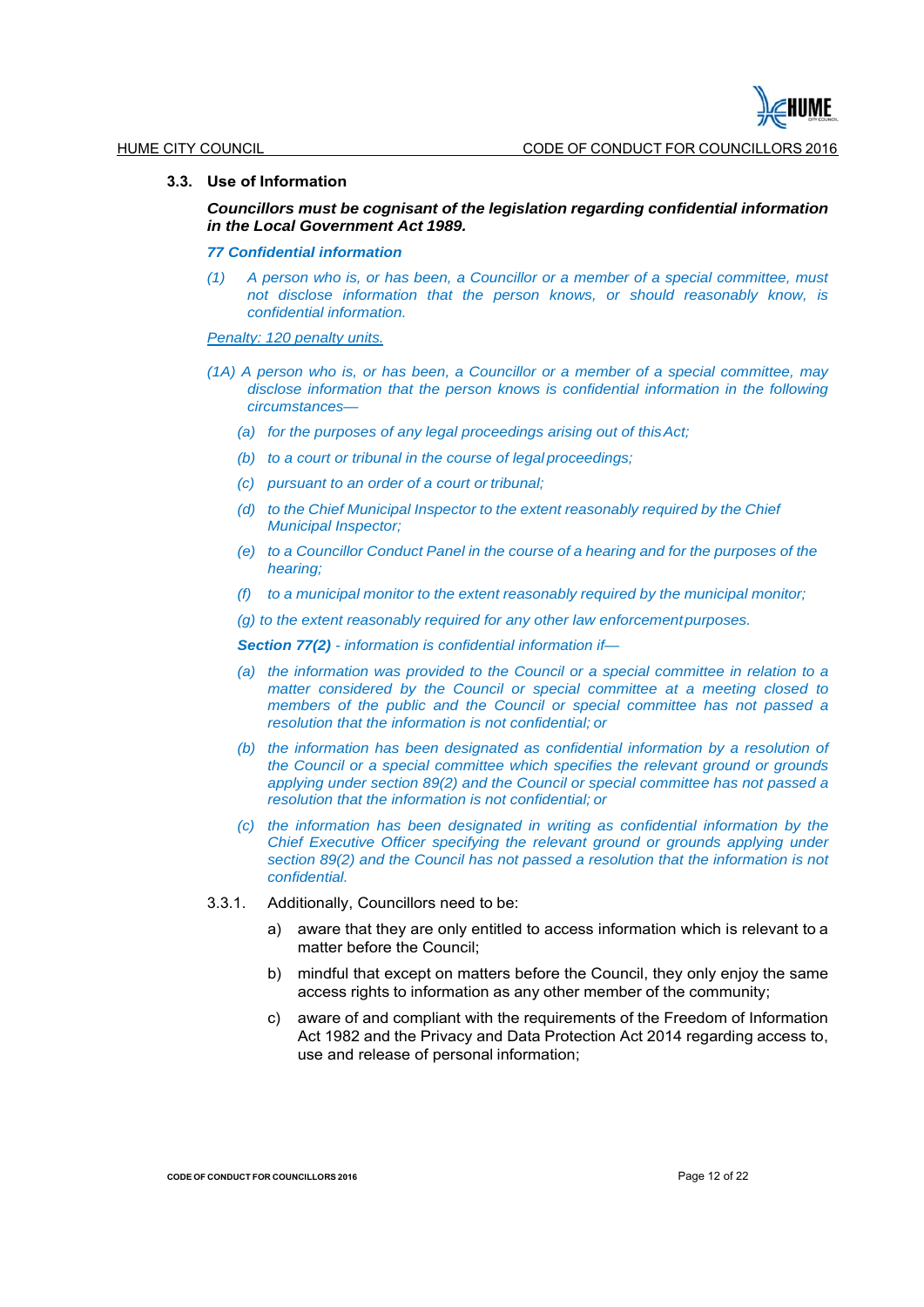- d) aware of and compliant with the requirements any specific policies that the Council has on the use of Council information; and
- 3.3.2. Councillors must not use information acquired as a Councillor to gain, or attempt to gain, an advantage for themselves or for any other person or to cause, or attempt to cause, detriment to the Council or another person.

## **3.4. Conflict of Interest Procedures**

- 3.4.1. Council is committed to making all decisions impartially and in the best interests of the whole community. It therefore recognises the importance of fully observing the requirements of the Act in regards to the disclosure of conflicts of interest.
- 3.4.2. For the purpose of this Code, "direct interest", "indirect interest" and "conflict of interest" have the meanings specified in the Act.
- 3.4.3. Councillors will comply with all the provisions of the Act in regard to conflicts of interest. In complying with the provisions of the Act, Councillors will adhere to the following requirements:
	- a) All disclosures of conflicts of interest will be made by Councillors in writing by using the Statement of Disclosure of Conflict of Interest Form. These forms will be provided to Councillors and made available at every meeting of Council, at relevant committee meetings and at Assemblies of Councillors. Completed forms are to be handed to the Chief Executive Officer or another nominated officer. In the case of a Special Committee of Council the form is to be handed to the Secretary of the Committee.
	- b) If a Councillor considers that they have a conflict of interest in a matter before Council or a Special Committee of Council, they will submit the Statement of Interests Form at the commencement of the meeting.
	- c) The Mayor or Chairperson will ask Councillors to state to the meeting any conflicts of interest in regard to items listed on the Agenda at the start of the meeting. Councillors will then formally disclose the conflict of interest, clearly stating the type and nature of their interest, immediately before the matter is considered.
	- d) When a Councillor has disclosed a conflict of interest in a matter he or she will leave the room whilst the matter is being considered or any vote is taken on the matter. He or she must notify the Mayor (or Chairperson) that they are leaving the meeting due to a conflict of interest and not re-enter the room until advised by the Mayor (or Chairperson) that the matter is concluded.
	- e) If a Councillor has a conflict of interest in a matter being considered at an Assembly of Councillors (as defined in the Act) he or she will comply with the Act by disclosing the conflict of interest and leaving the assembly while the matter is being considered.
	- f) A conflict of interest must be disclosed by the relevant Councillor on every occasion that the matter is considered by Council, a Special Committee or at an Assembly of Councillors.
- 3.4.4. In addition to the requirements of the Act:
	- a) Councillors will give early consideration to each matter to be considered by Council, or Special Committee of which the Councillor is a member, to ascertain if he or she has a direct or indirect Interest. This can be done by ensuring that the agenda of any meeting is read well ahead of time before the meeting is held.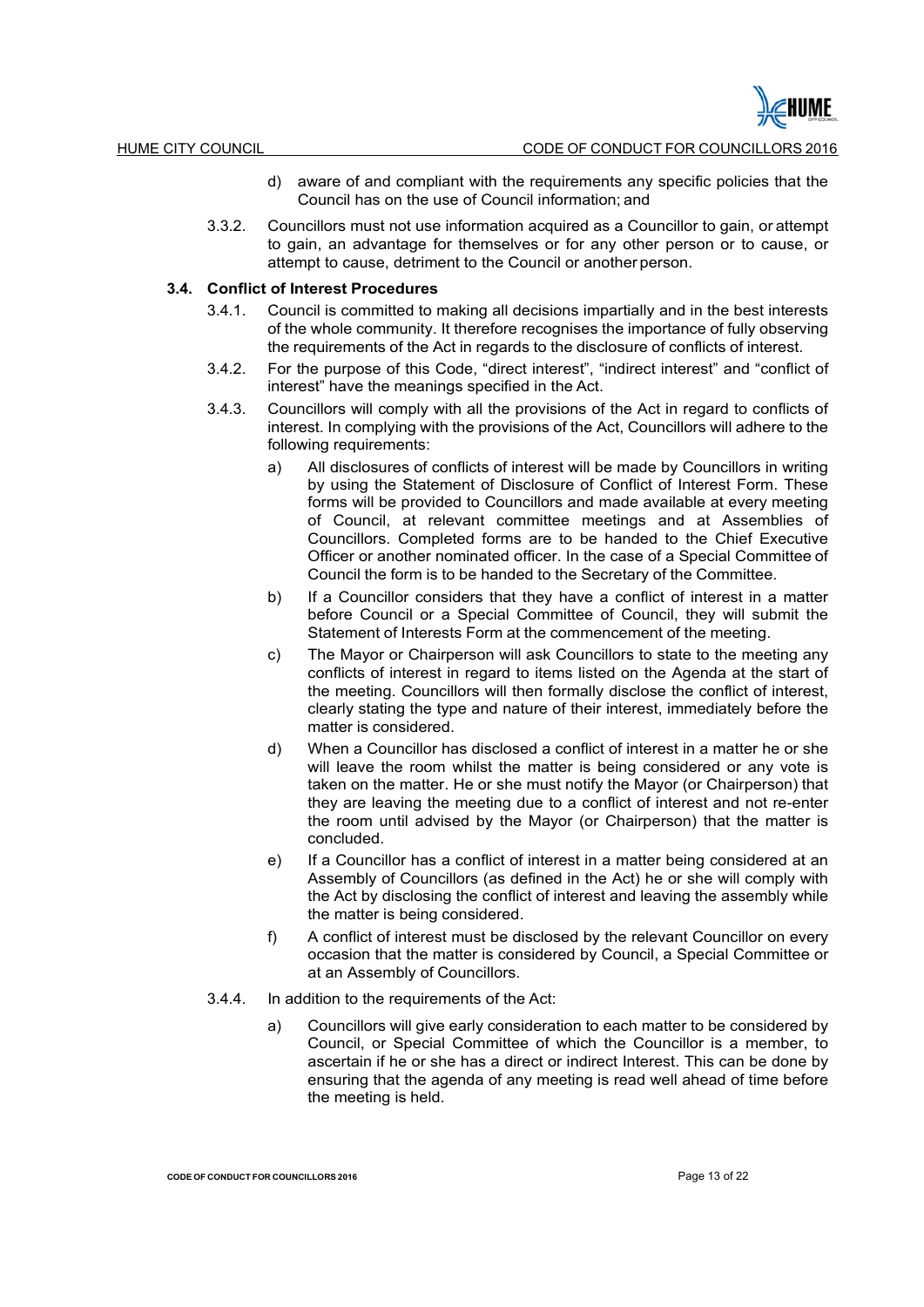b) Councillors recognise that while they may seek advice about a possible conflict of interest, the legal onus rests entirely with each Councillor. If a Councillor cannot confidently say that he or she does not have a conflict of interest, the Councillor will err on the side of caution and declare a conflict of interest and comply with the relevant requirements as if they had a conflict of interest.

## **3.5. Elections**

## **3.5.1. Election Caretaker Period Policy**

Council, in accordance with **Section 93B** of the Act, must adopt an election period policy.

Councillors must comply with Council's **Election Caretaker Period Policy** which has been developed to ensure that the general elections of Hume City Council are conducted in a manner that is ethical, fair and equitable to all candidates and is publicly perceived as such.

The policy addresses the requirements as outlined in the Act in relation to the caretaker period and activities that are impacted during this time including decision-making, council resources public consultation and events, information and communications.

The policy also addresses the requirements as outlined in the Act in relation to Councillor conduct and misuse of position during the caretaker period.

Prior to an election period the Chief Executive Officer will ensure that all Councillors and all members of Council staff are aware of the application of the Election Caretaker Period Policy.

Councillors will commit to the adoption of the practices within the policy and relevant legislative requirements as outlined in the Act.

## **3.5.2. State and Federal Elections**

Councillors will not use their position as an elected representative in a way that contributes to, or may be interpreted as contributing to, the campaign or election activities of a candidate for the position of member of the Parliament of Victoria or a member of the Parliament of the Commonwealth of Australia or of another State or a Territory of the Commonwealth.

## **4. INTERNAL DISPUTE RESOLUTION PROCESSES**

**Section 76C(3) of the Act - a Councillor Code of Conduct -**

- *(a) must include the internal resolution procedure for dealing with an alleged contravention of the Councillor Code of Conduct by a Councillor;*
- *(b) may set out processes for the purpose of resolving an internal dispute between Councillors.*

## **4.1. Respecting differences**

Councillors need to be mindful that having and expressing differing and sometimes opposing viewpoints is a normal function of the process of democratic government and is just as much a part of local government as it is of the other levels of Australian government. Sharing and expressing these different views leads to informed and well considered debate. All Councillors have the right to influence, through this debate, the decisions made by Council.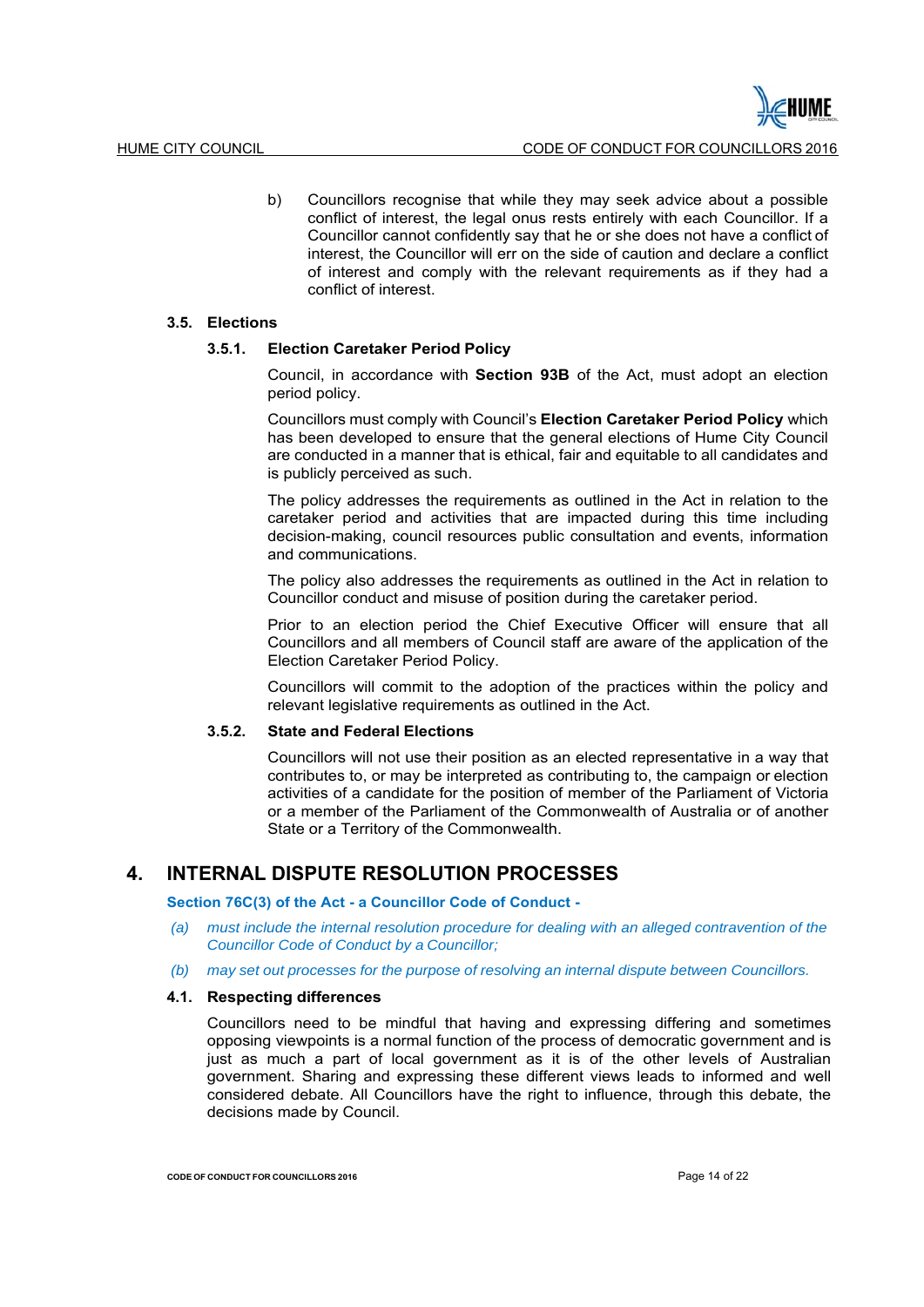

Therefore, having differing views, politics or attitudes from other Councillors is not considered a conflict or a dispute and does not require resolution. Conflict does emerge when the differences become personal or the behaviour of Councillors towards each other is of a nature that threatens the effective operation of Council's decision making processes.

## **4.2. Councillor Dispute Resolution Process**

## **4.2.1. Facilitated resolution between parties**

- a) A dispute may arise between two individual Councillors, between one Councillor and a group of Councillors or between two or more different groups of Councillors. The following Councillors dispute resolution procedure will apply regardless of the dynamics and numbers involved.
- b) Before commencing any formal dispute resolution process, the Councillors who are party to any disagreement will endeavour to resolve their differences in a courteous and respectful manner, recognising that they have been elected to represent the best interests of the community.
- c) If, however, there is a dispute resulting from an interpersonal conflict between Councillors that cannot be resolved and it is unduly affecting the operation of Council, the Mayor will attempt to facilitate a resolution between the parties.
- d) Either party involved in the dispute or some other Councillor may refer the dispute to the Mayor. The Mayor will investigate whether a dispute exists and requires resolution. The Mayor may call the parties involved to meet to resolve the dispute. These initial meetings may include the participation of another mutually agreed person/s.
- e) The role of the Mayor at the meeting is to provide guidance to Councillors about what is expected of a Councillor including in relation to their role as a Councillor and compliance with the Councillor conduct principles within this Code.
- f) If both or one of the parties to the dispute believes that the dispute has not been resolved following initial discussions to attempt to resolve the dispute, the parties may jointly ask the Mayor to request the Chief Executive Officer to engage a professional mediator or conciliator.
- g) At any stage in this process, if one party to the dispute does not acknowledge there is a dispute and is not willing to cooperate in discussions to resolve the alleged dispute, the dispute resolution process can only be continued if Council, through a decision in the closed section of a Council meeting, determines that a dispute does exist between the parties and requests that mediation/conciliation be commenced.
- h) It is compulsory for all parties to the dispute to attend mediation/conciliation where this has been requested by a resolution of Council.
- i) The Mayor may call upon the Chief Executive Officer for advice and guidance at any point in this process.

## **4.2.2. Mediation/Conciliation**

a) Irrespective of the above, Council will not undertake a dispute resolution procedure if it is to occur during the caretaker period prior to a Council election.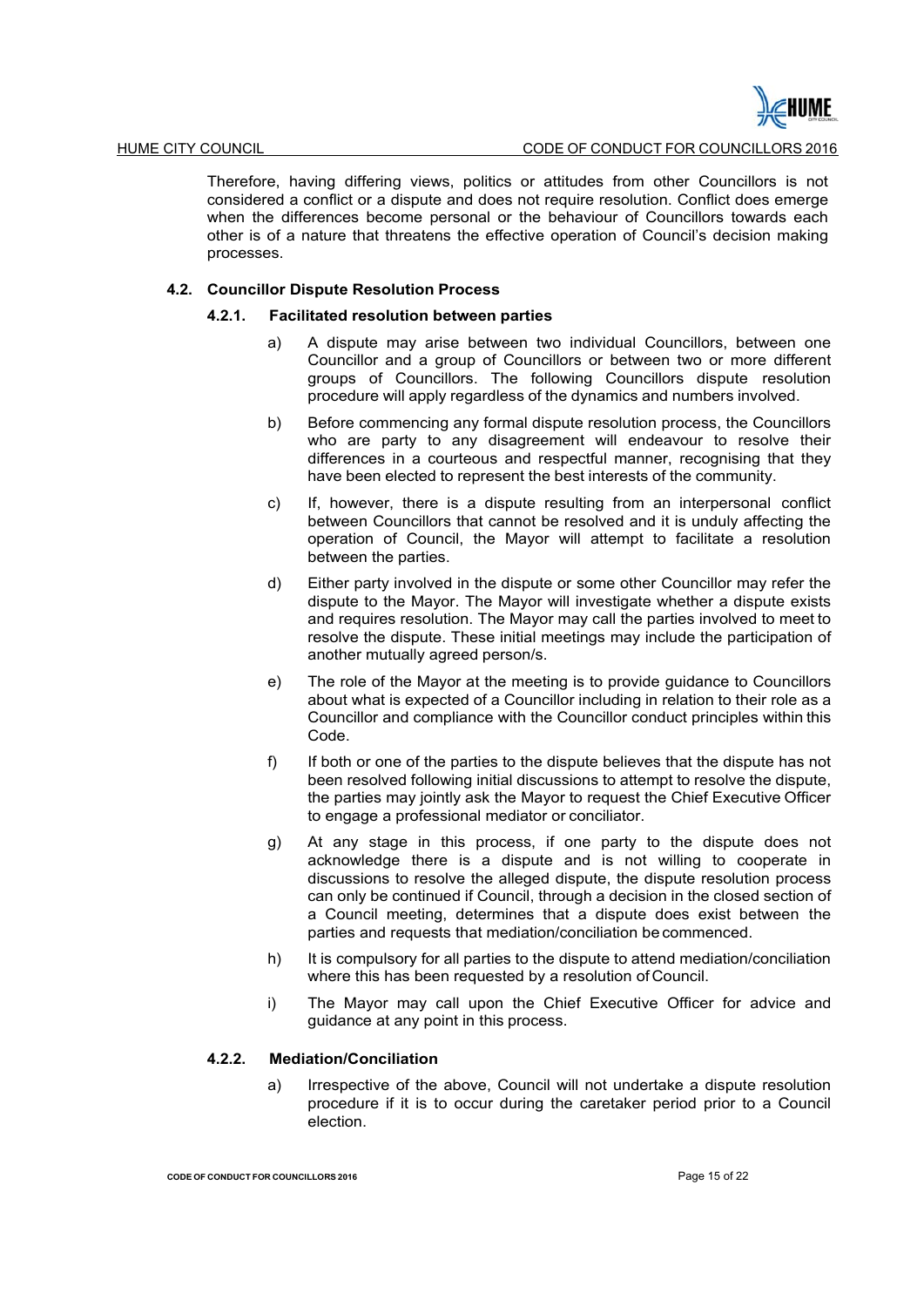HUME

- b) The Chief Executive Officer will arrange for a qualified mediator or conciliator to be engaged.
- c) If a mediator/conciliator is engaged, all Councillors will cooperate with the dispute resolution process and provide reasonable assistance to the mediator/conciliator when requested.
- d) Following mediation a report is to be prepared for the Chief Executive Officer by the mediator/conciliator which is to include the recommendations and actions to be taken as a consequence of the mediation.
- e) If following mediation/conciliation all parties agree that the dispute has been resolved and agreement is reached on adherence to the recommended actions, the matter is closed. If, however, it has not been resolved to the satisfaction of all parties, the parties involved will be required, as a minimum, to adhere to the Councillor Code of Conduct and Code of Meeting Procedures. Council may resolve requesting that the Mayor strictly adhere to the Code of Meeting Procedures to maintain civility at Council meetings and to ensure that Councillors are able to carry out their role in the best interests of the municipality.
- f) A dispute resolution process between the same Councillors/parties can only be re-commenced through a decision of Council during the closed section of a Council meeting.

## **4.2.3. Dispute between Mayor and other Councillors**

- a) Where the Mayor is a party to the dispute, the request is to be made to the Deputy Mayor and the Deputy Mayor will carry out the role of the Mayor in this Dispute Resolution Process.
- b) If the dispute is between the Mayor and the Deputy Mayor and another Councillor/s, two other Councillors may after consultation with the Chief Executive Officer recommend to Council that an external mediator or conciliator be engaged. Such a recommendation will need to be considered during the closed section of a Council meeting. All other aspects of the dispute resolution procedure apply.

## **4.3. Allegation of Breach of Councillors Code of Conduct Process**

**Section 81AA** of the Act provides for allegations of a breach of the Councillors Code of Conduct by a Councillor to be addressed by an internal resolution procedure of a Council.

- *(1) A Council must develop and maintain an internal resolution procedure for the purposes of addressing an alleged contravention of the Councillor Code of Conduct by a Councillor.*
- *(2) The internal resolution procedure of a Council must—*
	- *(a) be specified in the Councillor Code of Conduct; and*
	- *(b) incorporate any prescribed processes including any application process; and*
	- *(c) provide for the selection of an arbiter who is suitably independent and able to carry out the role of arbiter fairly; and*
	- *(d) specify the role an arbiter is expected to undertake in the conduct of any internal resolution procedure including that the arbiter must—*
		- *(i) consider applications alleging a contravention of the Councillor Code of Conduct by a Councillor; and*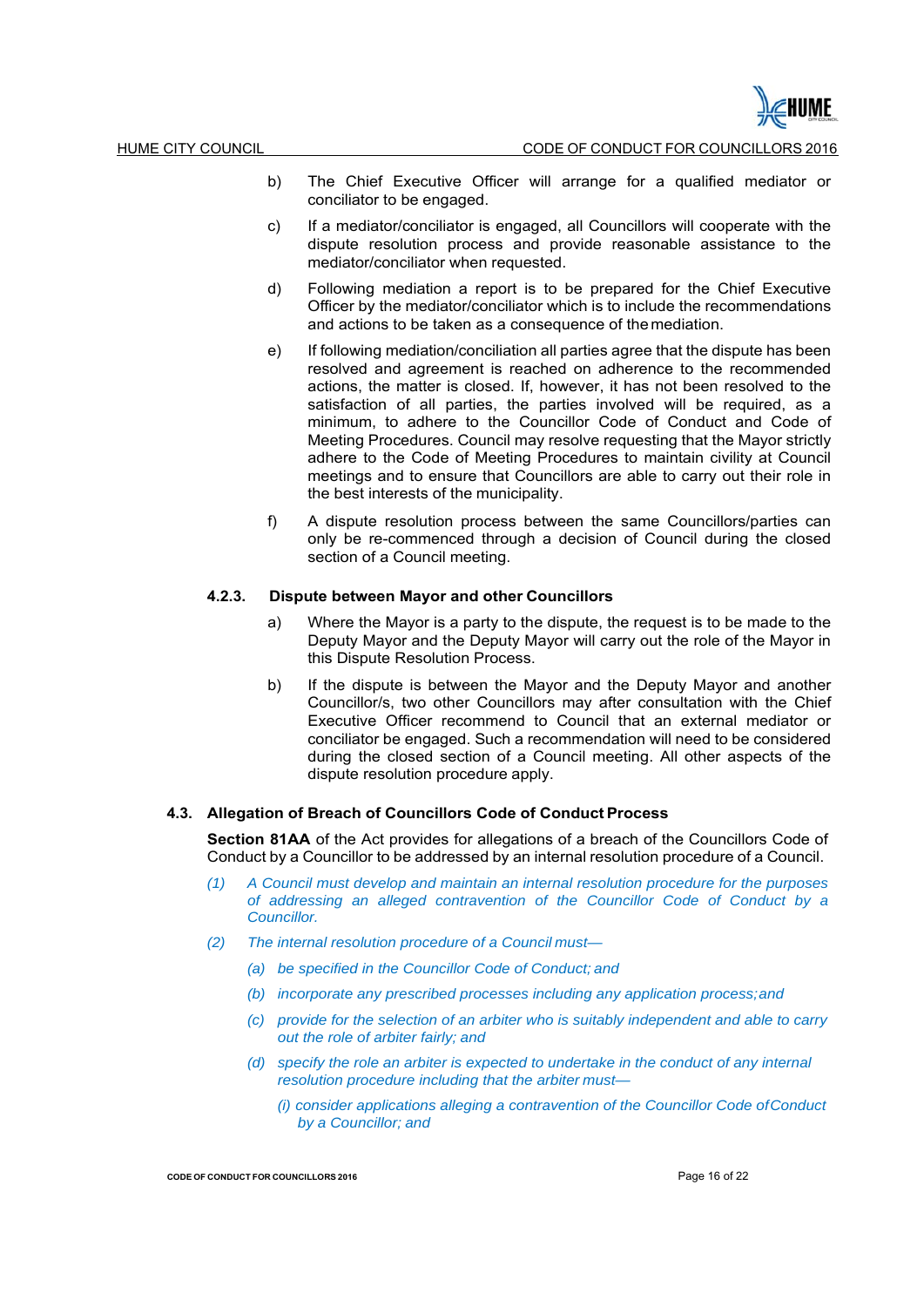HUME CITY COUNCIL CODE OF CONDUCT FOR COUNCILLORS 2016

- *(ii) make findings in relation to any application alleging a contravention of the Councillor Code of Conduct which the arbiter must give to the Council; and*
- *(e) provide processes to ensure that parties affected by an application alleging a contravention of the Councillor Code of Conduct are given an opportunity to be heard by the arbiter; and*
- *(f) specify that the Council and the Councillor the subject of any application made alleging a contravention of the Councillor Code of Conduct are to be given written reasons for any findings made by an arbiter; and*
- *(g) address any matters prescribed for the purposes of this section; and*
- *(h) include any provisions prescribed for the purposes of this section.*
- 4.3.1. A councillor or a group of councillors may make an application alleging that a Councillor has contravened this Councillor Code of Conduct. The application must be submitted to the Principal Conduct Officer and must:
	- specify the name of the Councillor and the provision(s) of the Code that is alleged to have been contravened;
	- include evidence in support of the allegation;
	- name the Councillor appointed to be their representative where the application is made by a group of councillors; and
	- be signed and dated by the applicant or the applicant's representative.
- 4.3.2. An applicant may withdraw an application for an internal resolution procedure. Once an application has been withdrawn, the same or a similar application relating to the same instance in relation to the respondent Councillor cannot be resubmitted by the applicant.
- 4.3.3. On receiving an application, the Principal Conduct Officer will:
	- advise the Mayor and CEO of the application without undue delay;
	- provide a copy of the application to the Councillor who is the subject of the allegation at the earliest practical opportunity but not later than two working days from receipt of the application;
	- identify an arbiter to hear the application and obtain from the arbiter written advice that they have no conflict of interest in relation to the Councillors involved;
	- notify the parties of the name of the proposed arbiter and provide them with the opportunity (2 working days) to object to the person proposed to be the arbiter;
	- consider the grounds of any objection and appoint the proposed arbiter or identify another arbiter;
	- provide a copy of the application to the arbiter as soon as practicable after the opportunity for the parties to object to an arbiter has expired;
	- after consultation with the arbiter, advise the applicant and the respondent of the time and place for the hearing; and
	- $\bullet$  attend the hearing(s) and assist the arbiter in the administration of the process
- 4.3.4. In identifying an arbiter to hear the application, the Principal Conduct Officer must select an arbiter who is suitably independent and able to carry out the role of arbiter fairly.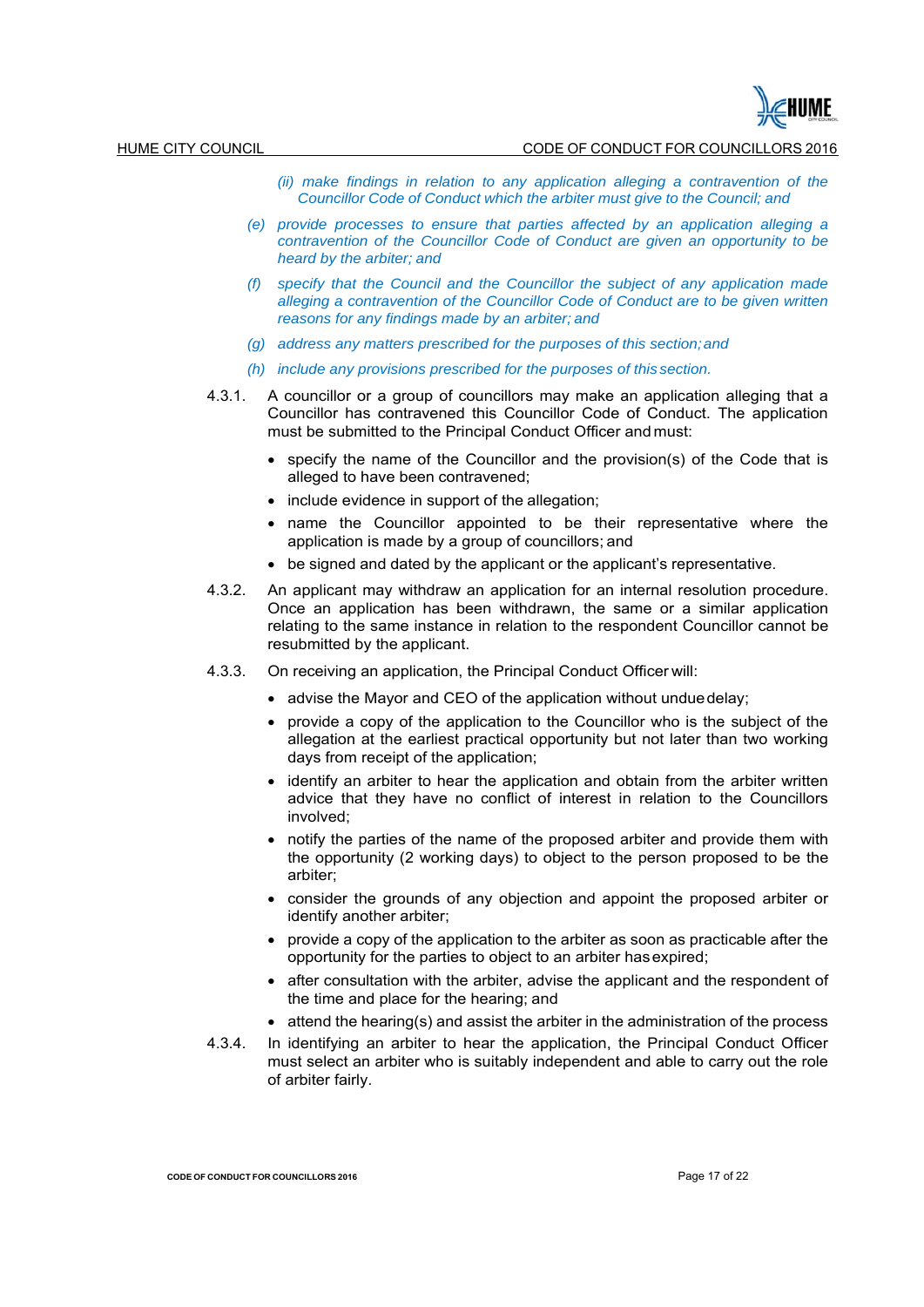

- 4.3.5. The Chief Executive Officer will have available a panel of appropriately qualified arbiters upon which the Principal Conduct Officer can contact upon receiving an application alleging that a Councillor has contravened this Councillor Code of Conduct. The arbiter, in carrying out his or her role is to fully comply with **Section 81AA** of the Act.
- 4.3.6. In considering an application alleging a contravention of the Councillor Code of Conduct, an arbiter will:
	- in consultation with the Principal Conduct Officer, fix a time and place to hear the application;
	- authorise the Principal Conduct Officer to formally notify the applicant and the respondent of the time and place of the hearing;
	- hold as many meetings as he or she considers necessary to properly consider the application. The arbiter may hold a directions hearing;
	- have discretion to conduct the hearings as he or she deems fit while ensuring that the hearings are conducted with as little formality and technicality as due and proper consideration of the application allows;
	- ensure that the parties to and affected by an application are given an opportunity to be heard by the arbiter;
	- consider an application by a respondent to have legal representation at the hearing to ensure that the hearing is conducted fairly and may, in his or her absolute discretion, grant the application or deny the application;
	- ensure that the rules of natural justice are observed and applied in the hearing of the application; and
	- ensure that the hearings are closed to the public.
- 4.3.7. Where an application to have legal representation is granted by an arbiter, the costs of the respondent's legal representation are to be borne by the respondent in their entirety.
- 4.3.8. An arbiter:
	- may find that a Councillor who is a respondent to an internal resolution procedure application has not contravened the Code;
	- may find that a Councillor who is a respondent to an internal resolution procedure has contravened the Code;
	- will suspend consideration of an internal resolution procedure during the election period for a general election.
- 4.3.9. The arbiter is to give a copy of his or her findings and the statement of reasons to the Council, the applicant and the respondent. At the same time, the arbiter provides the findings and statement of reasons; he or she shall, where a Councillor has been found to have contravened the Code, recommend an appropriate sanction or sanctions for the contravention for consideration by the Council.
- 4.3.10. A copy of the arbiter's findings, statement of reasons and any recommended sanctions is to be submitted to the next ordinary meeting of Council for its consideration.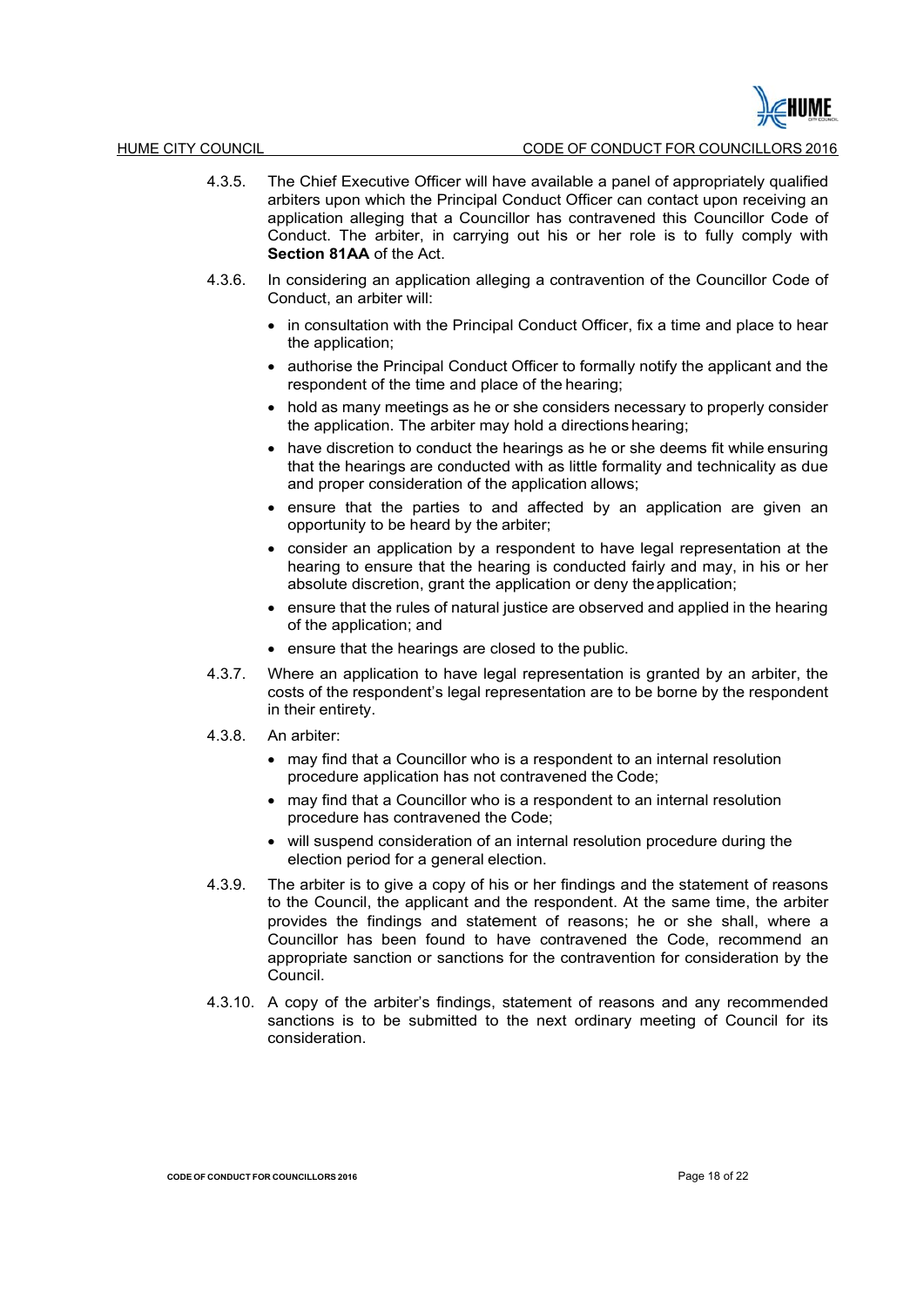

## **5. SANCTIONS FOR CONTRAVENTION OF COUNCILLOR CODE OF CONDUCT**

## **Section 81AB** of the Act specifies that:

- *(1) If, after an internal resolution procedure has been conducted, it is found that a Councillor has contravened the Councillor Code of Conduct, the Council may give any or all of the following written directions to the Councillor—*
	- *(a) direct the Councillor to make an apology in a form or manner specified by the Council;*
	- *(b) direct the Councillor to not attend up to, but not exceeding, 2 meetings of the Council;*
	- *(c) direct that, for a period of up to, but not exceeding, 2 months commencing on a date specified by the Council, the Councillor—*
		- *(i) be removed from any position where the Councillor represents the Council; and*
		- *(ii) to not chair or attend any advisory committee or special committee meeting or an assembly of Councillors or any other meeting specified in the direction.*
- *(2) A direction given under subsection (1)(b) must be in respect of the next scheduled meetings of the Council after the direction is made.*

## **5.1. Compliance with the Code**

Councillors are required to comply with all applicable legislation, this Code, and its related documents.

Failure by a Councillor to comply with the Council's internal resolution procedure or to comply with a written direction given by the Council under section 81AB of the Act (sanctions for contravention of the Code) constitutes misconduct by a Councillor.

## **5.2. Externally-Generated Complaints**

If a person other than a Councillor complains that a Councillor has breached this Code of Conduct, the complaint will not be dealt with under this Code.

Rather, that person will be advised by the Mayor that:

- a) this Code of Conduct is intended to be enforced internally; and
- b) the complaint should instead be directed to any appropriate external agency, such as the Independent Broad-based Anti-corruption Commission, the Local Government Investigations and Compliance Inspectorate or the Victorian Ombudsman.

## **6. ADDITIONAL PROVISIONS**

## **6.1. Oath of Office and Code of Conduct Declaration**

## *Councillors must be cognisant of their requirements under the Local Government Act 1989.*

- 6.1.1. **Section 63** of the Act specifies:
	- *(1) A person elected to be a Councillor is not capable of acting as a Councillor until the person has—*
		- *(a) taken the oath of office specified in subsection (1A); and*
		- *(b) read the Councillor Code of Conduct and, in accordance with subsection (3), made a declaration stating that they will abide by the Councillor Code of Conduct.*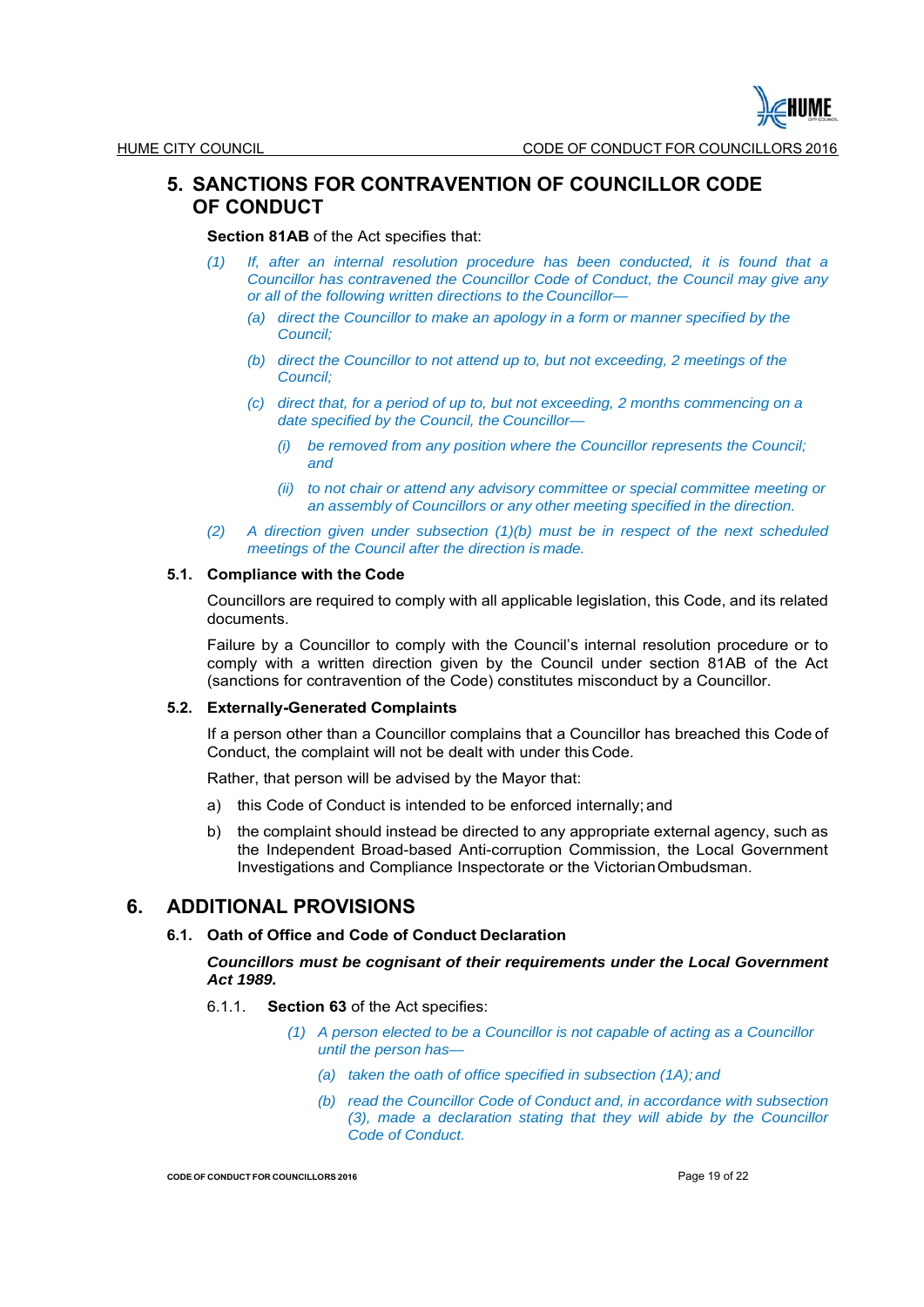6.1.2. A Councillor will:

## Take the following Oath of Office **(Section 63(1A)):**

*"I will undertake the duties of the office of Councillor in the best interests of the people in the municipal district of Hume City and faithfully and impartially carry out the functions, powers, authorities and discretions vested in me under the Local Government Act 1989 or any other Act to the best of my skill and judgment.".*

Make a Statement of Commitment to Abide by the Code of Conduct by declaring that:

*"As a Councillor of Hume City Council I acknowledge and support the Hume Code of Conduct for Councillors. I commit to abide by the Code and perform my duties as a Councillor in a manner consistent with the principles of the Councillor Code of Conduct at all times and in the best interests of the municipality and its constituents."*

## **6.2. Consequences of failing to take the Oath of Office and make a Code of Conduct Declaration**

6.2.1. **Section 64** of the Act includes failure to take the oath of office or make a Code of Conduct declaration:

*The office of a Councillor becomes vacant if a person elected to be a Councillor does not, within 3 months after the day on which the person was declared elected—*

*(a) take the oath of office; or*

*(b) make the declaration specified in section 63(1)(b).*

6.2.2. Councillors will take the oath of office and make a statement of commitment to abide by the Code of Conduct at the Statutory Meeting of Council – being the first meeting of Council following a general Council Election, or within 7 days of being declared elected in the case of an extraordinary election.

#### **6.3. Application to Special Committees**

Relevant provisions of this Code of Conduct apply to members of Special Committees, including those committees established under Section 86 of the Act, with any necessary modifications.

Any reference to Councillors is taken to also refer to Special Committee members.

## **6.4. Review**

In accordance with **Section 76C** the Act:

- *(2) A Council must, within the period of 4 months after a general election—*
	- *(a) call a special meeting solely for the purpose of reviewing the Councillor Code of Conduct; and*
	- *(b) at that special meeting, approve any amendments to be made to the Councillor Code of Conduct determined by the Council to be necessary following the review of the Councillor Code of Conduct.*

As defined in Section **76C (6A)** of the Act:

*Within one month of amendments to a Councillor Code of Conduct being approved a Councillor must make a new declaration stating that they will abide by the Code*.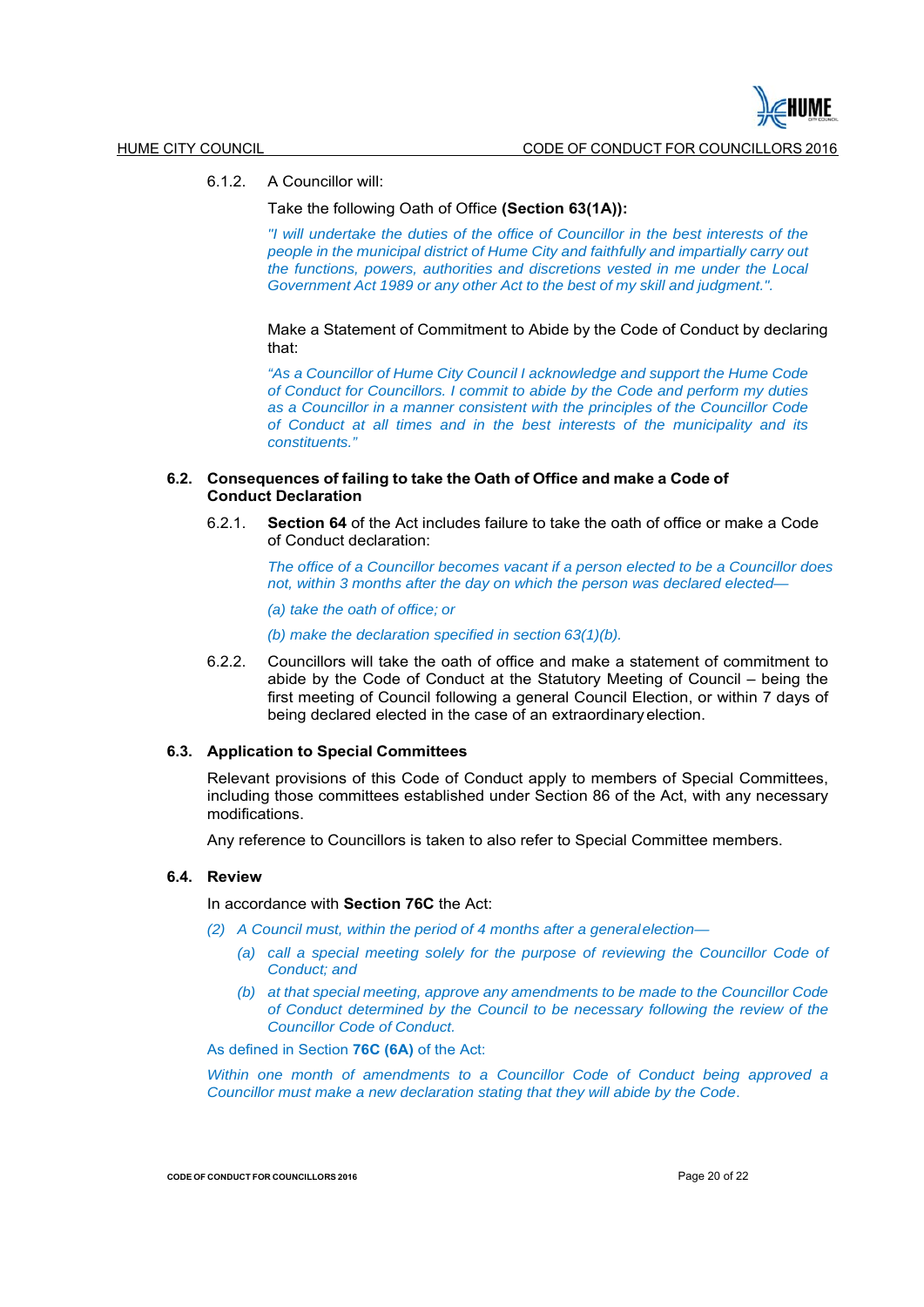

## **7. RELATED DOCUMENTS**

- 7.1. Statement of Disclosure of Conflict of Interest (Attachment 1)
- 7.2. Councillor Training and Conference Policy
- 7.3. Councillor Support and Expenses Entitlement Policy
- 7.4. Councillor Portfolio Guidelines Policy
- 7.5. Code of Meetings Procedure
- 7.6. Election Caretaker Period Policy

This Code of Conduct incorporates the statutory requirements specified for a Code of Conduct in accordance with Section 76C of the *Local Government Act* 1989 and was adopted by resolution of the Hume City Council at a Special Meeting of Council held on 4 July 2016.

 $\begin{pmatrix} 1 & 1 \\ 1 & 1 \end{pmatrix}$ Government Act 1989 and was adopted by resolutio<br>
Council at a Special Mee<sup>ri</sup>ng of Council held on 4 July 20<br> **Example:** The contract of Council held on 4 July 20<br> **Example:** The contract of Council held on 4 July 20<br> **Ex**  $\mathcal{X}$  $\mathcal{N}$ **CHIEF EXECUTIVE OFFICER...** 

THE **COMMON** SEAL OF